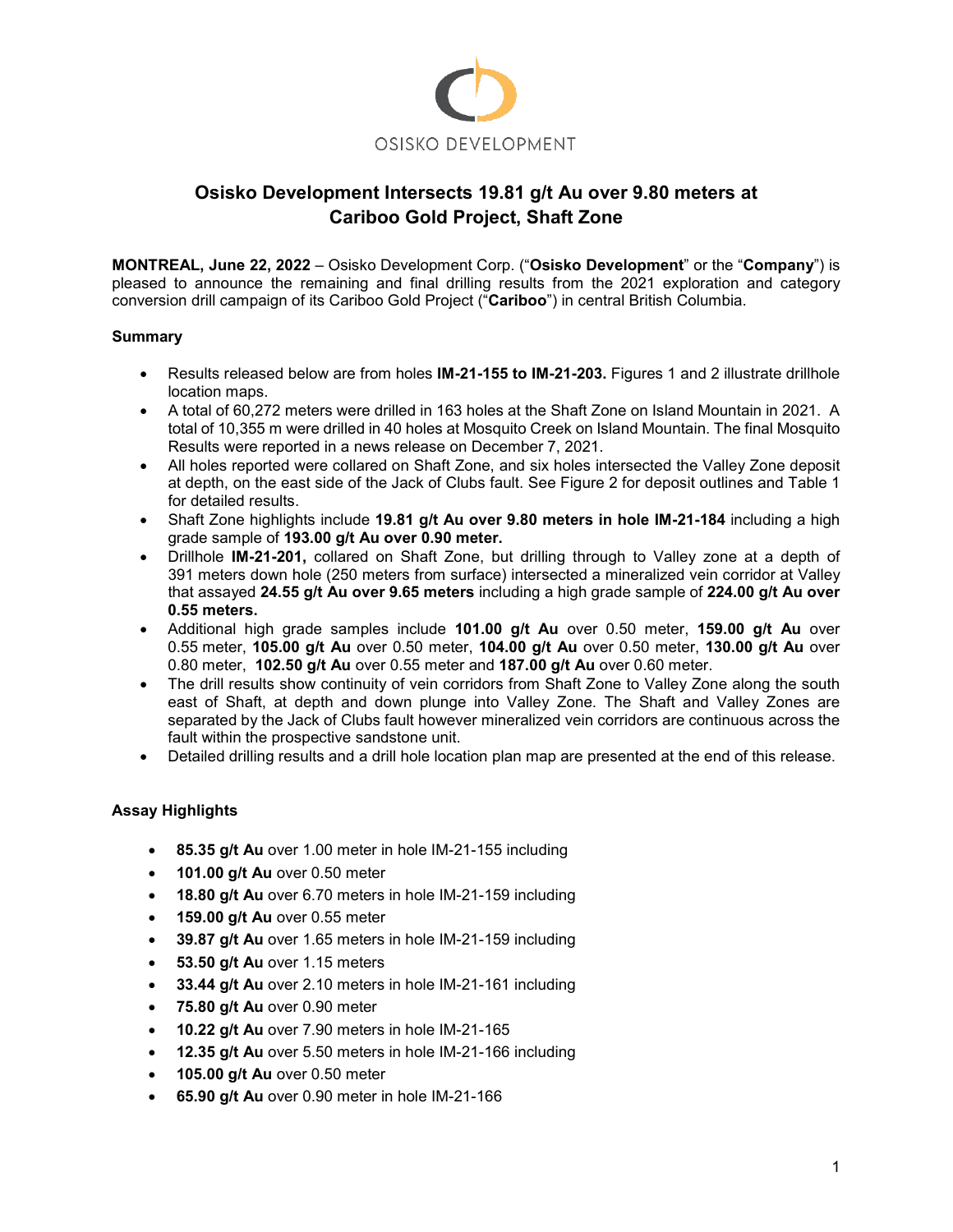- **21.14 g/t Au** over 5.70 meters in hole IM-21-170 including
- **104.00 g/t Au** over 0.50 meter
- **37.76 g/t Au** over 2.00 meters in hole IM-21-171 including
- **91.20 g/t Au** over 0.70 meter
- **10.09 g/t Au** over 5.00 meters in hole IM-21-171
- **54.04 g/t Au** over 1.25 meters in hole IM-21-174 including
- **85.50 g/t Au** over 0.75 meter
- **12.93 g/t Au** over 4.75 meters in hole IM-21-176
- **14.10 g/t Au** over 7.80 meters in hole IM-21-176
- **23.61 g/t Au** over 5.80 meters in hole IM-21-176 including
- **130.00 g/t Au** over 0.80 meter
- **30.43 g/t Au** over 2.05 meters in hole IM-21-178
- **16.14 g/t Au** over 3.35 meters in hole IM-21-181
- **26.94 g/t Au** over 2.40 meters in hole IM-21-182 including
- **102.50 g/t Au** over 0.55 meter
- **19.81 g/t Au** over 9.80 meters in hole IM-21-184 including
- **193.00 g/t Au** over 0.90 meter
- **58.60 g/t Au** over 1.00 meter in hole IM-21-185
- **20.04 g/t Au** over 4.75 meters in hole IM-21-190
- **40.70 g/t Au** over 1.50 meters in hole IM-21-191
- **71.85 g/t Au** over 2.05 meters in hole IM-21-192 including
- **187.00 g/t Au** over 0.60 meter
- **24.55 g/t Au** over 9.65 meters in hole IM-21-201 including
- **224.00 g/t Au** over 0.55 meter and
- **68.90 g/t Au** over 1.15 meters

Maggie Layman, Vice President of Exploration of Osisko Development commented: "We are pleased to report the remaining drill results from our 2021 exploration and category conversion drill campaign. The Shaft Zone and the Valley Zone are separated by the Jack of Clubs fault, a brittle fault structure striking north east and dipping approximately 50 degrees to the west. The 2021 drill campaign indicated vein corridors continuous on both sides of the fault and mineralized zones within the fault, indicating that the Shaft Zone vein corridors continue down plunge within the sandsone and are currently modelled to a depth of 560 meters from surface. The mineralized system remains open down plunge within the sandstone."

Vein corridors are defined as high-density networks of mineralized quartz veins within the axis of the deposit's last folding event. These mineralized structures are predominantly hosted within a brittle metasandstone or calcareous meta-sandstone. Vein corridors are modelled at a minimum thickness of 2.00 meters and average approximately 4.50 meters true width. Individual mineralized veins within these corridors have widths varying from centimeters to several meters and strike lengths from a few meters to over 50 meters. These corridors have been defined from surface to a vertical depth averaging 300 meters and remain open for expansion at depth and along strike. Gold grades are intimately associated with quartz vein-hosted pyrite as well as pyritic, intensely silicified wall rock vein selvages.

True widths are estimated to be 60% to 75 % of reported core length intervals. Intervals not recovered by drilling were assigned zero grade. Top cuts have not been applied to high grade assays. Complete assay highlights are presented in Table 1 and drill hole locations are listed in Table 2.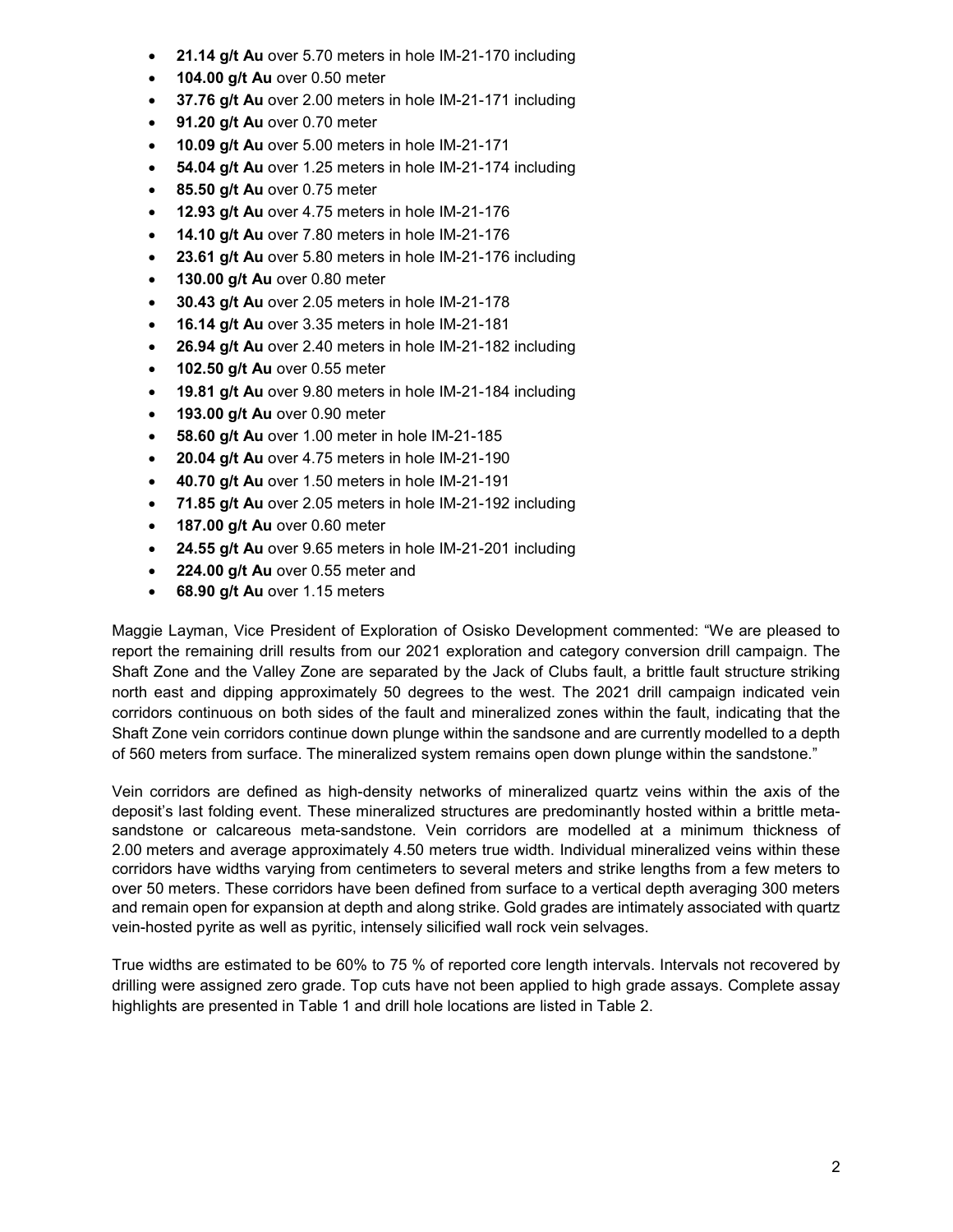

**Figure 1:** Cariboo Gold Project areas overview map (mineralized zones are shown in red)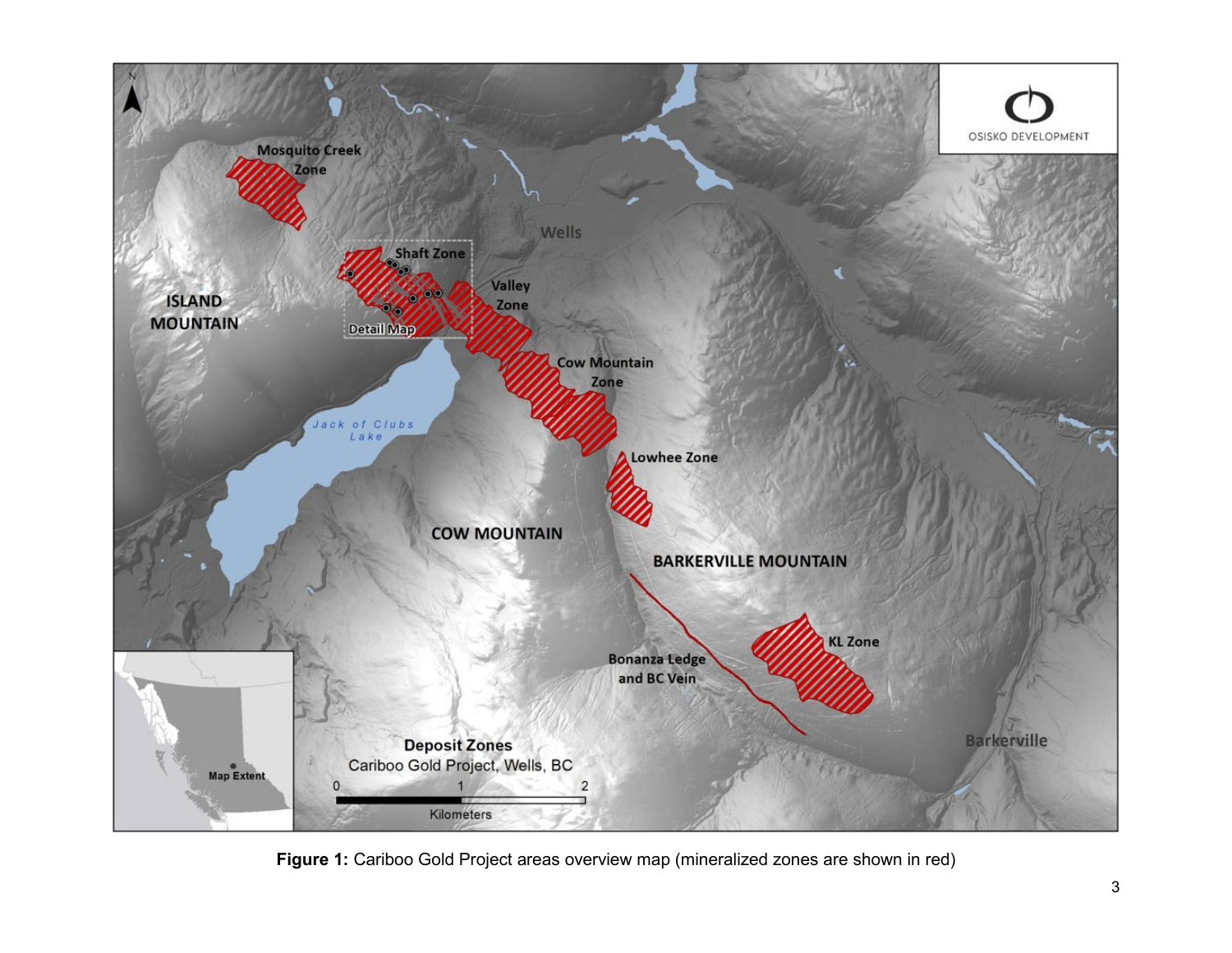

**Figure 2:** Shaft and Valley Zone select drilling highlights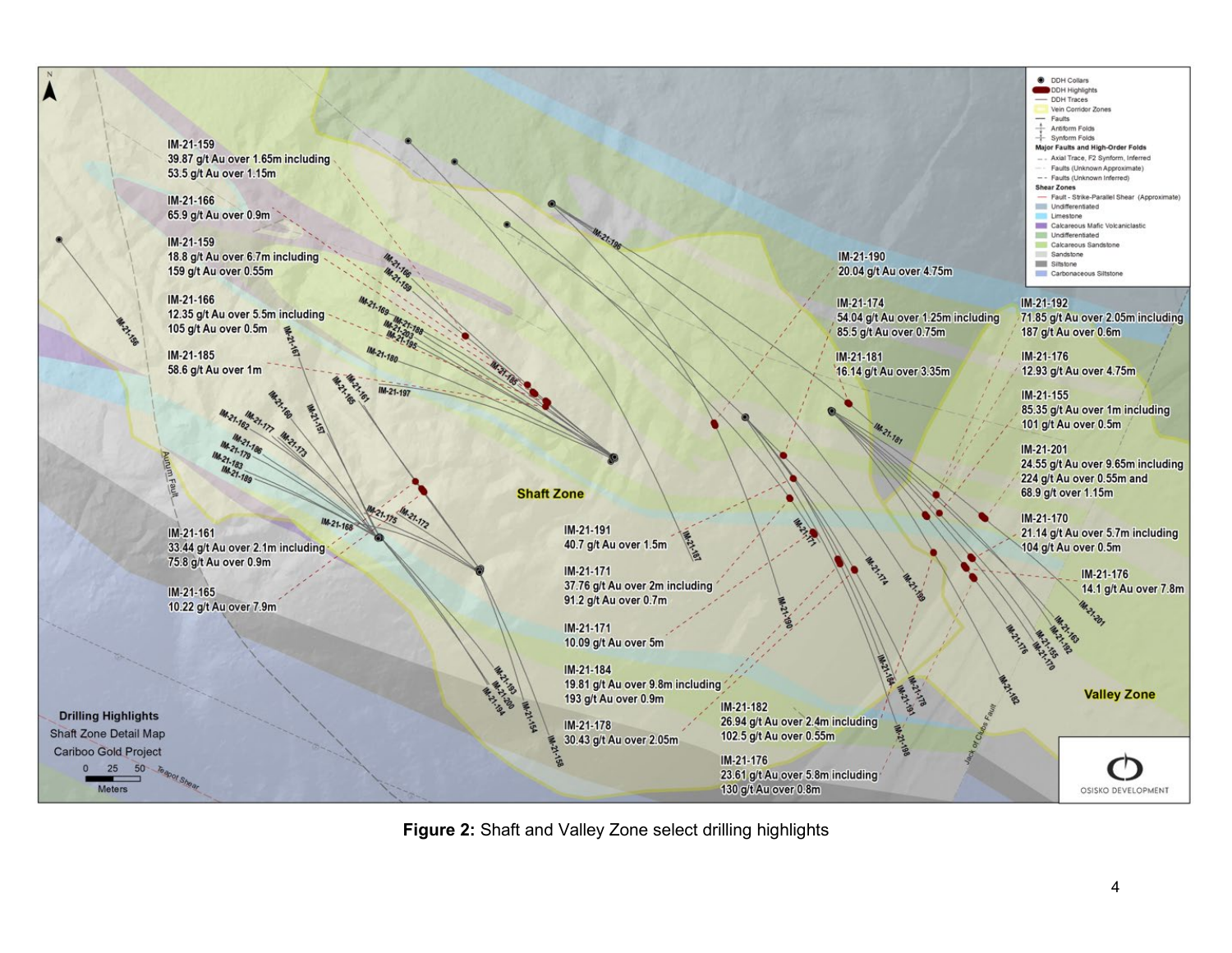#### **Qualified Persons**

Per National Instrument 43-101 Standards of Disclosure for Mineral Projects, Maggie Layman, P.Geo. Vice President Exploration of Osisko Development Corp., is a Qualified Person and has prepared, validated, and approved the technical and scientific content of this news release.

#### **Quality Assurance – Quality Control**

Once received from the drill and processed, all drill core samples are sawn in half, labelled and bagged. The remaining drill core is subsequently stored on site at a secured facility in Wells, BC. Numbered security tags are applied to lab shipments for chain of custody requirements. Quality control ("QC") samples are inserted at regular intervals in the sample stream, including blanks and reference materials with all sample shipments to monitor laboratory performance. The QAQC program was designed and approved by Lynda Bloom, P.Geo. of Analytical Solutions Ltd.

Drill core samples are submitted to ALS Geochemistry's analytical facility in North Vancouver, British Columbia for preparation and analysis. The ALS facility is accredited to the ISO/IEC 17025 standard for gold assays and all analytical methods include quality control materials at set frequencies with established data acceptance criteria. The entire sample is crushed, and 250 grams is pulverized. Analysis for gold is by 50g fire assay fusion with atomic absorption ("AAS") finish with a lower limit of 0.01 ppm and upper limit of 100 ppm. Samples with gold assays greater than 100 ppm are re-analyzed using a 1,000g screen metallic fire assay. A selected number of samples are also analyzed using a 48 multi-elemental geochemical package by a 4-acid digestion, followed by Inductively Coupled Plasma Atomic Emission Spectroscopy ("ICP-AES") and Inductively Coupled Plasma Mass Spectroscopy ("ICP-MS").

#### **About Osisko Development Corp.**

Osisko Development Corp. is uniquely positioned as a premier gold development company in North America to advance the Cariboo Gold Project and other properties in the USA and Mexico, with the objective of becoming the next mid-tier gold producer. The Cariboo Gold Project, located in central British Columbia, Canada, is Osisko Development's flagship asset. The considerable exploration potential at depth and along strike distinguishes the Cariboo Gold Project relative to other development assets. Osisko Development's project pipeline is complemented by its interest in the San Antonio gold project, located in Sonora, Mexico and the Trixie gold test mine, located in Utah, U.S.A.

For further information about Osisko Development (ODV: TSX-V, NYSE), please visit www.osiskodev.com or contact Osisko Development Corp.:

Jean Francois Lemonde VP Investor Relations [jflemonde@osiskodev.com](mailto:jflemonde@osiskodev.com) Tel: 514-299-4926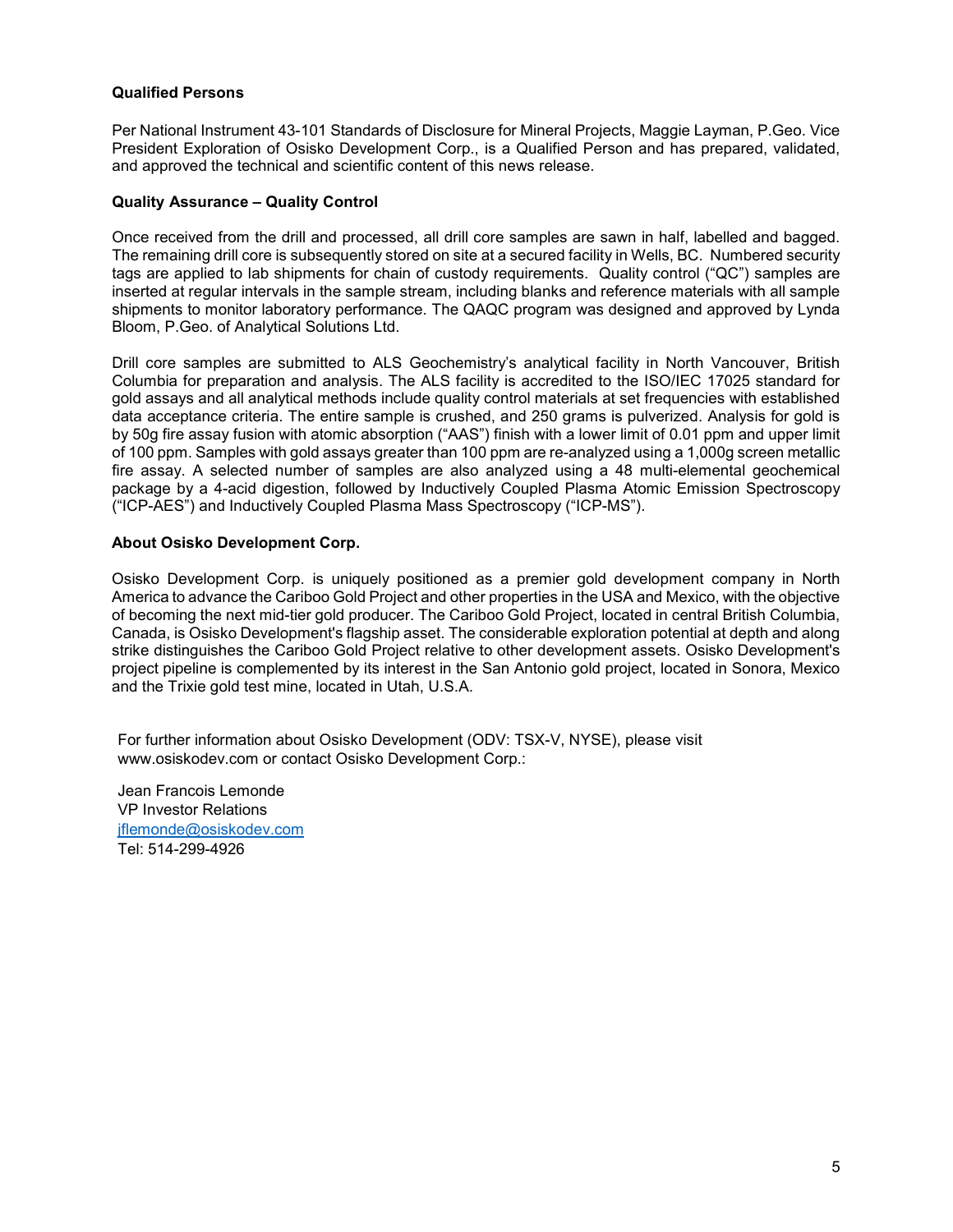#### *Forward-looking Statements*

*Certain statements contained in this news release may be deemed "forward-looking statements" within the meaning of the United States Private Securities Litigation Reform Act of 1995 and "forward-looking*  information" within the meaning of applicable Canadian securities legislation. These forward-looking *statements, by their nature, require Osisko Development to make certain assumptions and necessarily involve known and unknown risks and uncertainties that could cause actual results to differ materially from those expressed or implied in these forward*‐*looking statements. Forward*‐*looking statements are not guarantees of performance. Words such as "may", "will", "would", "could", "expect", "believe", "plan", "anticipate", "intend", "estimate", "continue", or the negative or comparable terminology, as well as terms*  usually used in the future and the conditional, are intended to identify forward-looking statements. *Information contained in forward*‐*looking statements is based upon certain material assumptions that were applied in drawing a conclusion or making a forecast or projection, including management's perceptions of historical trends, current conditions and expected future developments, results of further exploration work to define and expand mineral resources, and that the deposit remains open for expansion at depth and down plunge, as well as other considerations that are believed to be appropriate in the circumstances, and*  any other information herein that is not a historical fact may be "forward looking information". Material *assumptions also include, management's perceptions of historical trends, current conditions and expected*  future developments, results of further exploration work to define or expand any mineral resources, as well *as other considerations that are believed to be appropriate in the circumstances. Osisko Development considers its assumptions to be reasonable based on information currently available, but cautions the reader that their assumptions regarding future events, many of which are beyond the control of Osisko Development, may ultimately prove to be incorrect since they are subject to risks and uncertainties that affect Osisko Development and its business. Such risks and uncertainties include, among others, risks relating to capital market conditions, the ability to continue current production, regulatory framework, the ability of exploration activities (including drill results) to accurately predict mineralization; errors in management's geological modelling; the ability of to complete further exploration activities, including drilling; property and stream interests in the Project; the ability of the Company to obtain required approvals; the results of exploration activities; risks relating to exploration, development and mining activities; the global economic climate; metal prices; dilution; environmental risks; and community and non-governmental actions and the responses of relevant governments to the COVID-19 outbreak and the effectiveness of such responses. Readers are urged to consult the disclosure provided under the heading "Risk Factors" in the Company's annual information form for the year ended December 31, 2021, as amended, which has been filed on SEDAR (www.sedar.com) under Osisko Development's issuer profile and on the SEC's EDGAR website (www.sec.gov), for further information regarding the risks and other factors applicable to the exploration results. Although the Company's believes the expectations conveyed by the forward-looking statements are reasonable based on information available at the date of preparation, no assurances can be given as to future results, levels of activity and achievements. The Company disclaims any obligation to update any forward-looking statements, whether as a result of new information, future events or results or otherwise, except as required by law. There can be no assurance that these forward-looking statements will prove to be accurate, as actual results and future events could differ materially from those anticipated in such statements. Accordingly, readers should not place undue reliance on forward-looking statements.*

**Neither the TSX Venture Exchange nor its Regulation Services Provider (as that term is defined in the policies of the TSX Venture Exchange) accepts responsibility for the adequacy or accuracy of this news release. No stock exchange, securities commission or other regulatory authority has approved or disapproved the information contained herein.**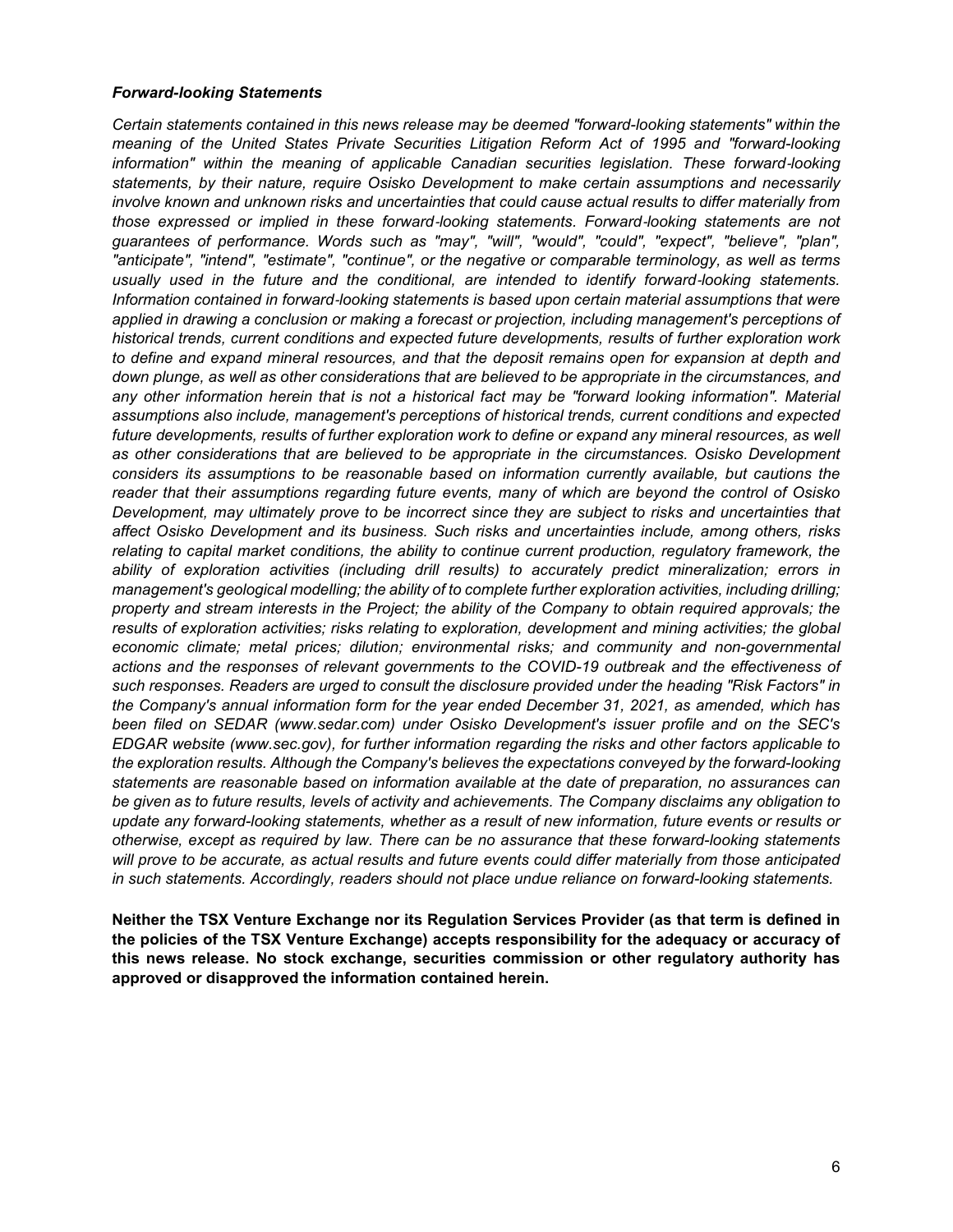# **Table 1: Cariboo Gold Project 2021 Length Weighted Drill Hole Gold Composites**

| <b>HOLE ID</b> |                       | <b>FROM</b><br>(M) | TO (M)           | <b>LENGTH</b><br>(M) | AU (G/T)      | <b>MINERAL</b><br><b>ZONE</b> |
|----------------|-----------------------|--------------------|------------------|----------------------|---------------|-------------------------------|
| IM-21-155      |                       | 272.00             | 273.00           | 1.00                 | 85.35         | Shaft                         |
|                | Including             | 272.50             | 273.00           | 0.50                 | 101.00        |                               |
|                |                       | 392.90             | 393.70           | 0.80                 | 7.56          | Valley                        |
|                |                       | 399.50             | 401.30           | 1.80                 | 4.56          |                               |
|                | Including             | 399.50             | 400.00           | 0.50                 | 11.05         |                               |
|                |                       | 443.15             | 445.20           | 2.05                 | 11.78         |                               |
|                | Including             | 443.15             | 443.75           | 0.60                 | 21.70         |                               |
|                | and                   | 444.70             | 445.20           | 0.50                 | 22.10         |                               |
|                |                       | 450.15             | 450.65           | 0.50                 | 8.95          |                               |
|                |                       | 455.80             | 457.20           | 1.40                 | 33.13         |                               |
|                | Including             | 455.80             | 456.65           | 0.85                 | 43.50         |                               |
|                |                       | 503.25             | 504.15           | 0.90                 | 4.63          |                               |
|                |                       | 530.50             | 531.00           | 0.50                 | 6.72          |                               |
| IM-21-156      | No Significant Assays |                    |                  |                      |               | Shaft                         |
| IM-21-157      |                       | 179.35             | 180.55           | 1.20                 | 6.88          | Shaft                         |
|                | Including             | 179.35             | 180.05           | 0.70                 | 10.85         |                               |
|                |                       | 239.65             | 240.25           | 0.60                 | 3.90          |                               |
| IM-21-158      |                       | 100.10             | 101.30           | 1.20                 | 17.65         | Shaft                         |
| IM-21-159      |                       | 47.70              | 50.20            | 2.50                 | 3.70          | Shaft                         |
|                | Including             | 48.20              | 48.70            | 0.50                 | 9.89          |                               |
|                |                       | 101.00             | 101.50           | 0.50                 | 4.76          |                               |
|                |                       | 124.40             | 124.90           | 0.50                 | 4.84          |                               |
|                |                       | 137.25             | 137.90           | 0.65                 | 5.22          |                               |
|                |                       | 154.20             | 154.70           | 0.50                 | 10.55         |                               |
|                |                       | 163.70             | 164.20           | 0.50                 | 15.65         |                               |
|                |                       | 185.00             | 191.70           | 6.70                 | 18.80         |                               |
|                | Including             | 187.00             | 187.85           | 0.85                 | 14.90         |                               |
|                | and                   | 187.85             | 188.40           | 0.55                 | 159.00        |                               |
|                | and                   | 189.50             | 190.00           | 0.50                 | 12.70         |                               |
|                | and                   | 190.50             | 191.70           | 1.20                 | 12.60         |                               |
|                |                       | 265.85             | 266.35           | 0.50                 | 5.13          |                               |
|                |                       | 330.40             | 330.90           | 0.50                 | 6.81          |                               |
|                |                       | 341.65             | 344.95           | 3.30                 | 13.25         |                               |
|                | Including             | 341.65             | 342.70           | 1.05                 | 38.70         |                               |
|                | and                   | 344.45             | 344.95           | 0.50                 | 5.76          |                               |
|                |                       | 364.85<br>364.85   | 366.50<br>366.00 | 1.65                 | 39.87         |                               |
|                | Including             |                    |                  | 1.15                 | 53.50         |                               |
|                |                       | 403.40<br>405.00   | 406.00           | 2.60<br>0.50         | 5.99<br>13.15 |                               |
|                | Including             | 409.90             | 405.50<br>413.00 | 3.10                 | 3.87          |                               |
| IM-21-160      |                       | 212.00             | 212.85           | 0.85                 |               | Shaft                         |
|                |                       | 247.35             | 248.10           | 0.75                 | 32.70<br>5.28 |                               |
|                |                       | 258.85             | 263.00           | 4.15                 | 5.23          |                               |
|                | Including             | 259.35             | 260.05           | 0.70                 | 20.60         |                               |
|                |                       | 282.70             | 284.75           | 2.05                 | 13.48         |                               |
|                |                       |                    |                  |                      |               |                               |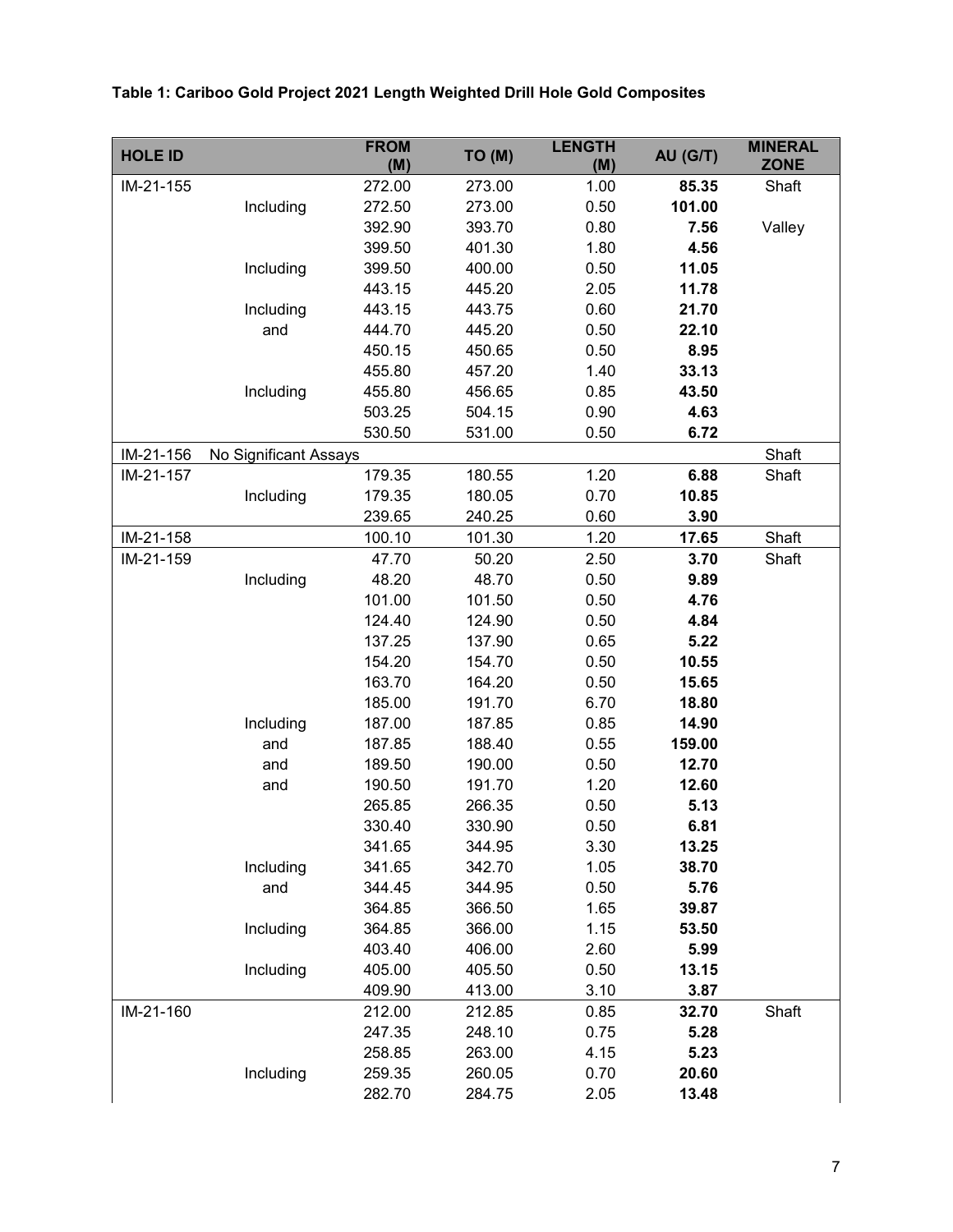|           | Including      | 282.70 | 283.55 | 0.85  | 21.40 |       |
|-----------|----------------|--------|--------|-------|-------|-------|
|           |                | 293.45 | 294.05 | 0.60  | 6.14  |       |
|           |                | 298.20 | 308.35 | 10.15 | 3.88  |       |
|           | Including      | 298.20 | 298.70 | 0.50  | 11.70 |       |
|           | and            | 303.35 | 304.70 | 1.35  | 8.56  |       |
|           | and            | 306.00 | 306.50 | 0.50  | 6.61  |       |
| IM-21-161 |                | 23.70  | 24.25  | 0.55  | 21.30 | Shaft |
|           |                | 154.30 | 154.80 | 0.50  | 4.23  |       |
|           |                | 161.00 | 164.70 | 3.70  | 6.95  |       |
|           | Including      | 162.80 | 163.30 | 0.50  | 10.65 |       |
|           | and            | 163.30 | 164.10 | 0.80  | 11.50 |       |
|           |                |        |        |       |       |       |
|           |                | 170.75 | 171.70 | 0.95  | 11.10 |       |
|           |                | 179.50 | 182.25 | 2.75  | 3.79  |       |
|           | Including      | 180.15 | 180.95 | 0.80  | 5.56  |       |
|           | and            | 181.70 | 182.25 | 0.55  | 6.40  |       |
|           |                | 200.80 | 202.90 | 2.10  | 33.44 |       |
|           | Including      | 200.80 | 201.70 | 0.90  | 75.80 |       |
|           |                | 224.20 | 225.30 | 1.10  | 8.60  |       |
|           | Including      | 224.70 | 225.30 | 0.60  | 13.75 |       |
|           |                | 249.50 | 250.00 | 0.50  | 5.55  |       |
|           |                | 288.05 | 288.55 | 0.50  | 22.30 |       |
|           |                | 343.00 | 343.50 | 0.50  | 11.15 |       |
|           |                | 357.00 | 357.50 | 0.50  | 24.60 |       |
|           |                | 362.50 | 363.00 | 0.50  | 7.23  |       |
| IM-21-162 |                | 167.20 | 168.00 | 0.80  | 6.91  | Shaft |
|           |                | 182.50 | 183.00 | 0.50  | 5.33  |       |
|           |                | 228.50 | 229.00 | 0.50  | 9.71  |       |
|           |                | 264.60 | 266.25 | 1.65  | 3.49  |       |
|           | Including      | 264.60 | 265.15 | 0.55  | 7.72  |       |
|           |                | 278.60 | 280.00 | 1.40  | 8.59  |       |
|           | Including      | 278.60 | 279.40 | 0.80  | 13.10 |       |
| IM-21-163 |                | 276.00 | 276.50 | 0.50  | 80.00 | Shaft |
|           |                | 352.00 | 353.20 | 1.20  | 22.75 |       |
|           | Including      | 352.00 | 352.70 | 0.70  | 34.60 |       |
|           |                | 401.85 | 408.00 | 6.15  | 5.38  |       |
|           | Including      | 403.40 | 403.90 | 0.50  | 9.38  |       |
|           |                | 448.30 | 448.95 | 0.65  | 3.74  |       |
|           |                | 473.20 | 480.00 | 6.80  | 4.72  |       |
|           | Including      | 475.00 | 475.80 | 0.80  | 7.30  |       |
|           | and            | 477.20 | 478.30 | 1.10  | 14.40 |       |
|           |                | 506.05 | 506.55 | 0.50  | 30.20 |       |
|           |                | 529.25 | 529.75 | 0.50  | 36.60 |       |
|           |                | 559.85 | 560.60 | 0.75  | 6.32  |       |
| IM-21-164 | Hole Abandoned |        |        |       |       |       |
| IM-21-165 |                | 135.20 | 136.00 | 0.80  | 11.00 | Shaft |
|           |                | 158.30 | 166.20 | 7.90  | 10.22 |       |
|           | Including      | 158.30 | 158.80 | 0.50  | 7.24  |       |
|           | and            | 159.50 | 160.10 | 0.60  | 79.50 |       |
|           | and            | 162.60 | 163.10 | 0.50  | 32.60 |       |
|           | and            | 164.80 | 165.50 | 0.70  | 9.31  |       |
|           |                |        |        |       |       |       |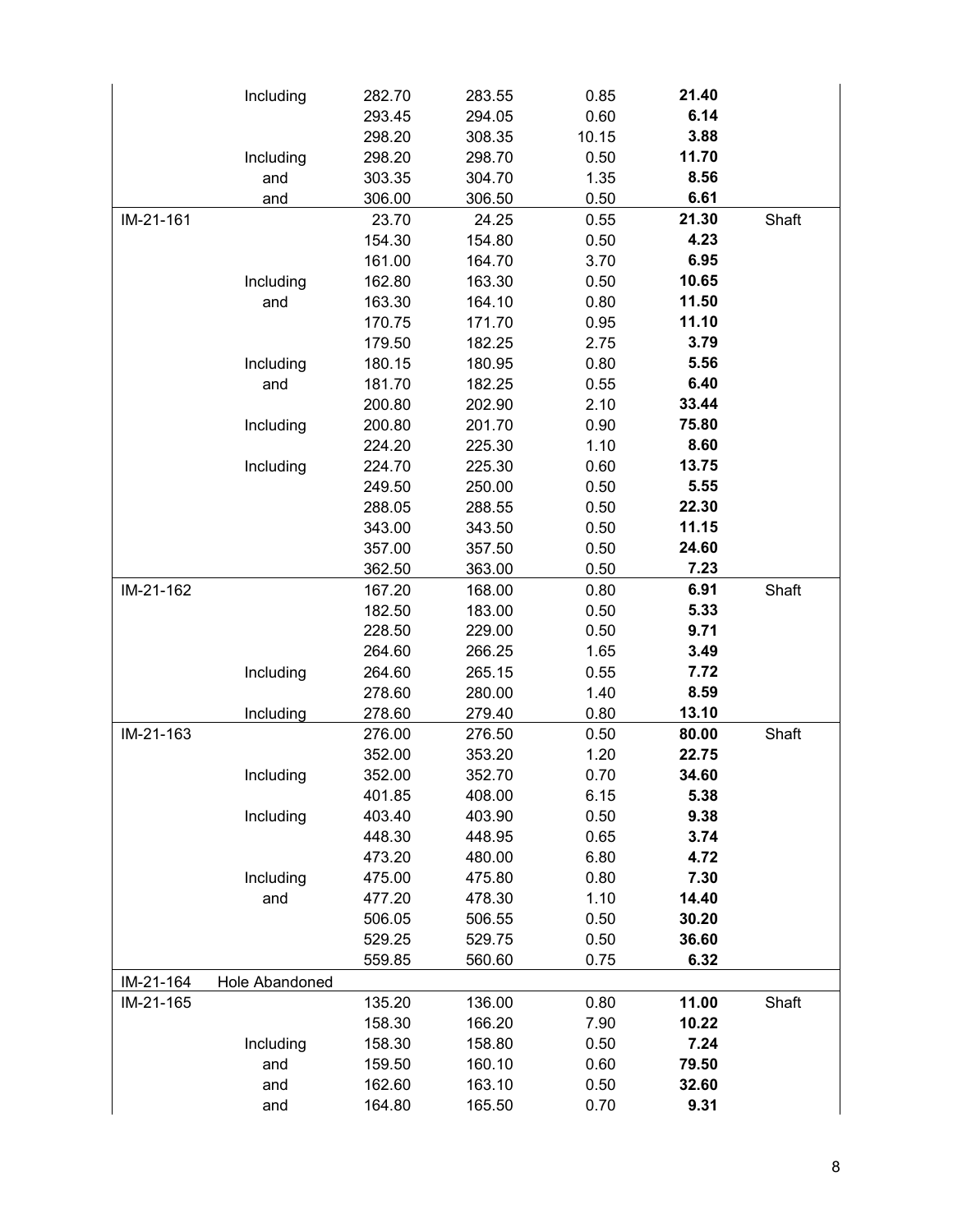|           |           | 169.70 | 170.70 | 1.00 | 12.65  |       |
|-----------|-----------|--------|--------|------|--------|-------|
|           |           | 173.70 | 175.50 | 1.80 | 8.70   |       |
|           | Including | 174.70 | 175.50 | 0.80 | 15.90  |       |
|           |           | 186.00 | 190.00 | 4.00 | 10.16  |       |
|           | Including | 187.00 | 188.50 | 1.50 | 24.40  |       |
|           |           | 236.30 | 236.80 | 0.50 | 5.80   |       |
|           |           | 259.40 | 260.40 | 1.00 | 7.93   |       |
|           |           | 325.90 | 326.40 | 0.50 | 3.33   |       |
|           |           | 335.50 | 336.00 | 0.50 | 3.36   |       |
|           |           | 341.50 | 343.20 | 1.70 | 3.13   |       |
|           |           | 369.20 | 372.40 | 3.20 | 4.11   |       |
|           | Including | 369.20 | 369.90 | 0.70 | 7.50   |       |
|           | and       | 370.40 | 370.90 | 0.50 | 9.06   |       |
| IM-21-166 |           | 13.75  | 14.35  | 0.60 | 30.90  | Shaft |
|           |           | 69.00  | 70.20  | 1.20 | 14.40  |       |
|           |           | 112.50 | 115.00 | 2.50 | 11.72  |       |
|           | Including | 113.00 | 113.50 | 0.50 | 16.65  |       |
|           | and       | 114.50 | 115.00 | 0.50 | 40.70  |       |
|           |           | 120.00 | 120.50 | 0.50 | 3.38   |       |
|           |           | 137.00 | 137.50 | 0.50 | 4.72   |       |
|           |           | 142.70 | 148.20 | 5.50 | 12.35  |       |
|           | Including | 143.20 | 143.70 | 0.50 | 105.00 |       |
|           | and       | 143.70 | 144.30 | 0.60 | 7.55   |       |
|           | and       | 147.20 | 147.70 | 0.50 | 14.00  |       |
|           |           | 157.75 | 158.25 | 0.50 | 8.95   |       |
|           |           | 165.50 | 166.30 | 0.80 | 5.16   |       |
|           |           | 177.65 | 180.50 | 2.85 | 4.49   |       |
|           | Including | 177.65 | 179.10 | 1.45 | 8.21   |       |
|           |           | 191.00 | 191.90 | 0.90 | 65.90  |       |
|           |           | 233.25 | 234.45 | 1.20 | 19.30  |       |
|           |           | 239.50 | 240.50 | 1.00 | 3.32   |       |
|           |           | 249.75 | 251.40 | 1.65 | 19.68  |       |
|           | Including | 249.75 | 250.25 | 0.50 | 53.80  |       |
|           | and       | 250.90 | 251.40 | 0.50 | 10.70  |       |
|           |           | 331.50 | 332.00 | 0.50 | 4.59   |       |
|           |           | 347.60 | 348.10 | 0.50 | 14.35  |       |
|           |           | 352.55 | 356.05 | 3.50 | 5.17   |       |
|           | Including | 354.00 | 354.75 | 0.75 | 17.70  |       |
|           |           | 357.70 | 358.20 | 0.50 | 3.29   |       |
|           |           | 374.20 | 375.75 | 1.55 | 4.23   |       |
|           | Including | 374.95 | 375.75 | 0.80 | 6.13   |       |
| IM-21-167 |           | 237.60 | 238.30 | 0.70 | 31.50  | Shaft |
|           |           | 252.00 | 253.15 | 1.15 | 3.97   |       |
|           |           | 265.95 | 266.45 | 0.50 | 13.95  |       |
|           |           | 294.30 | 294.80 | 0.50 | 4.49   |       |
|           |           | 299.00 | 299.50 | 0.50 | 11.00  |       |
|           |           | 342.10 | 342.60 | 0.50 | 5.21   |       |
|           |           | 361.40 | 362.30 | 0.90 | 3.76   |       |
|           |           | 407.55 | 408.20 | 0.65 | 7.08   |       |
| IM-21-168 |           | 101.30 | 102.40 | 1.10 | 10.55  | Shaft |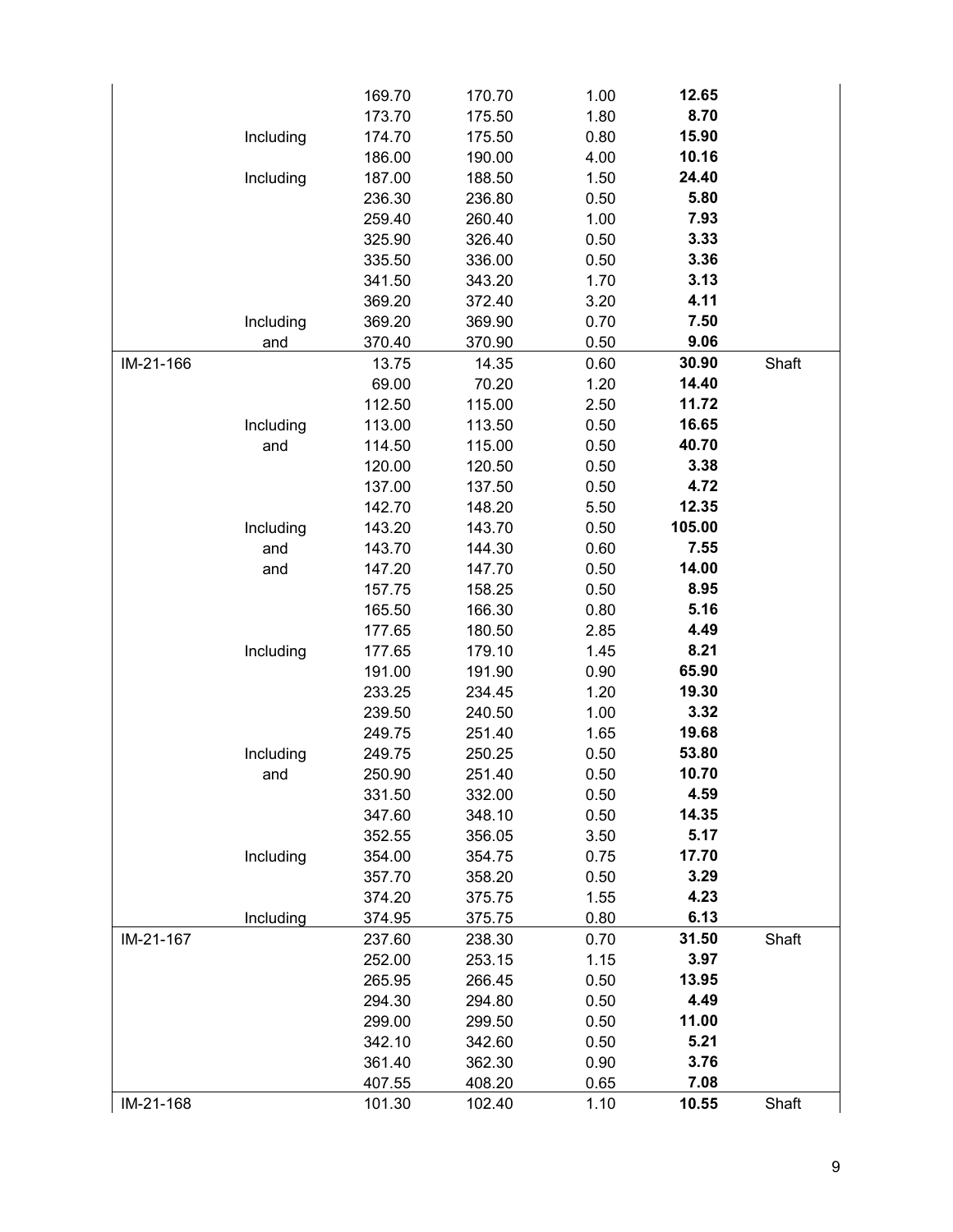|           |           | 110.90 | 114.20 | 3.30 | 7.58   |        |
|-----------|-----------|--------|--------|------|--------|--------|
|           | Including | 110.90 | 111.60 | 0.70 | 30.00  |        |
|           | and       | 113.70 | 114.20 | 0.50 | 7.75   |        |
|           |           | 176.65 | 177.70 | 1.05 | 18.81  |        |
|           | Including | 176.65 | 177.20 | 0.55 | 34.20  |        |
|           |           | 188.50 | 189.50 | 1.00 | 5.36   |        |
|           | Including | 188.50 | 189.00 | 0.50 | 8.73   |        |
|           |           | 206.50 | 207.00 | 0.50 | 3.68   |        |
|           |           | 222.45 | 223.45 | 1.00 | 7.70   |        |
|           | Including | 222.95 | 223.45 | 0.50 | 14.30  |        |
| IM-21-169 |           | 58.40  | 59.90  | 1.50 | 3.93   | Shaft  |
|           | Including | 59.40  | 59.90  | 0.50 | 9.28   |        |
|           |           | 113.00 | 115.50 | 2.50 | 4.46   |        |
|           | Including | 113.00 | 113.50 | 0.50 | 10.95  |        |
|           | and       | 115.00 | 115.50 | 0.50 | 8.96   |        |
|           |           | 142.50 | 143.20 | 0.70 | 3.77   |        |
|           |           | 149.25 | 150.85 | 1.60 | 7.97   |        |
|           | Including | 149.25 | 149.85 | 0.60 | 13.50  |        |
|           | and       | 150.35 | 150.85 | 0.50 | 9.27   |        |
|           |           | 156.50 | 157.50 | 1.00 | 4.61   |        |
|           | Including | 157.00 | 157.50 | 0.50 | 8.22   |        |
|           |           | 184.80 | 186.30 | 1.50 | 4.99   |        |
|           |           | 198.00 | 198.90 | 0.90 | 4.55   |        |
|           |           | 229.00 | 229.55 | 0.55 | 3.76   |        |
|           |           | 253.10 | 254.45 | 1.35 | 4.05   |        |
|           |           | 334.30 | 335.90 | 1.60 | 12.64  |        |
|           | Including | 334.80 | 335.30 | 0.50 | 14.35  |        |
|           | and       | 335.30 | 335.90 | 0.60 | 19.60  |        |
| IM-21-170 |           | 177.45 | 177.95 | 0.50 | 5.60   | Shaft  |
|           |           | 272.85 | 273.55 | 0.70 | 7.84   |        |
|           |           | 278.00 | 278.50 | 0.50 | 77.10  |        |
|           |           | 337.70 | 338.20 | 0.50 | 22.20  |        |
|           |           | 341.10 | 342.70 | 1.60 | 5.26   |        |
|           | Including | 341.10 | 341.70 | 0.60 | 8.41   |        |
|           |           | 355.40 | 355.90 | 0.50 | 4.12   |        |
|           |           | 361.00 | 362.00 | 1.00 | 12.85  |        |
|           |           | 382.00 | 387.70 | 5.70 | 21.14  |        |
|           | Including | 383.10 | 383.60 | 0.50 | 47.50  |        |
|           | and       | 385.00 | 385.55 | 0.55 | 25.50  |        |
|           | and       | 385.55 | 386.10 | 0.55 | 22.30  |        |
|           | and       | 386.60 | 387.10 | 0.50 | 104.00 |        |
|           |           | 399.30 | 400.00 | 0.70 | 5.65   | Valley |
|           |           | 406.40 | 407.60 | 1.20 | 27.20  |        |
|           |           | 412.25 | 413.40 | 1.15 | 16.07  |        |
|           | Including | 412.25 | 412.90 | 0.65 | 22.40  |        |
|           |           | 417.50 | 418.00 | 0.50 | 3.23   |        |
|           |           | 439.90 | 441.90 | 2.00 | 24.41  |        |
|           | Including | 439.90 | 440.40 | 0.50 | 43.60  |        |
|           | and       | 440.40 | 440.90 | 0.50 | 19.60  |        |
|           | and       | 440.90 | 441.40 | 0.50 | 32.60  |        |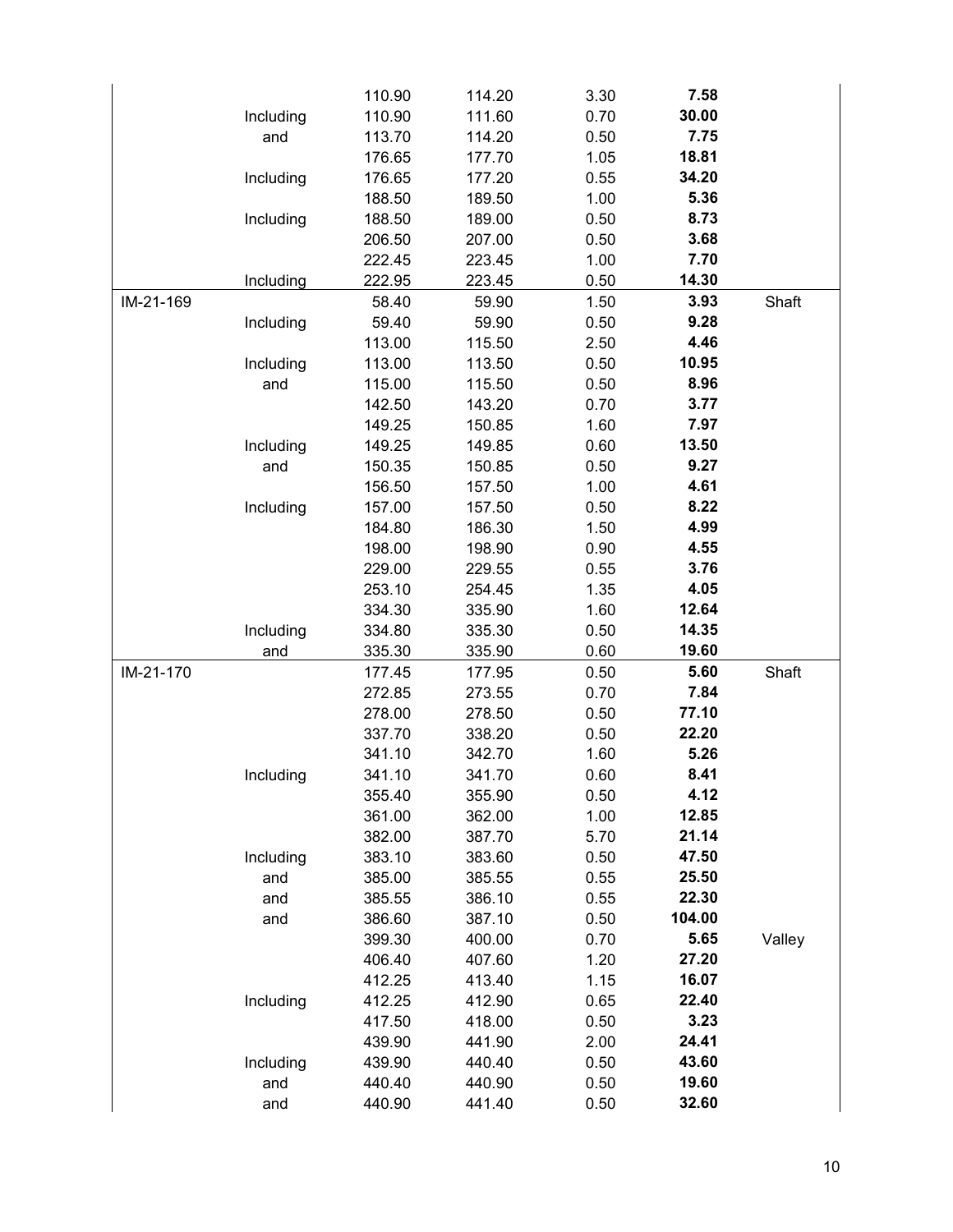|           |           | 470.70 | 471.80 | 1.10         | 9.14         |       |
|-----------|-----------|--------|--------|--------------|--------------|-------|
|           | Including | 470.70 | 471.20 | 0.50         | 16.40        |       |
|           |           | 497.30 | 497.80 | 0.50         | 3.67         |       |
|           |           | 560.00 | 561.10 | 1.10         | 3.07         |       |
| IM-21-171 |           | 348.60 | 349.10 | 0.50         | 17.90        | Shaft |
|           |           | 374.75 | 379.50 | 4.75         | 5.11         |       |
|           | Including | 374.75 | 375.30 | 0.55         | 21.40        |       |
|           | and       | 378.85 | 379.50 | 0.65         | 14.00        |       |
|           |           | 430.00 | 430.60 | 0.60         | 4.09         |       |
|           |           | 473.30 | 474.20 | 0.90         | 4.60         |       |
|           |           | 491.90 | 492.90 | 1.00         | 3.58         |       |
|           | Including | 492.40 | 492.90 | 0.50         | 4.57         |       |
|           |           | 496.35 | 496.85 | 0.50         | 4.32         |       |
|           |           | 500.70 | 501.40 | 0.70         | 3.77         |       |
|           |           | 527.50 | 528.30 | 0.80         | 4.37         |       |
|           |           | 602.90 | 603.40 | 0.50         | 3.49         |       |
|           |           | 623.70 | 624.30 | 0.60         | 44.20        |       |
|           |           | 637.00 | 637.70 | 0.70         | 19.50        |       |
|           |           | 662.00 | 664.00 | 2.00         | 37.76        |       |
|           | Including | 662.00 | 662.70 | 0.70         | 91.20        |       |
|           |           | 676.80 | 677.80 | 1.00         | 6.11         |       |
|           | Including | 677.30 | 677.80 | 0.50         | 10.15        |       |
|           |           | 723.00 | 728.00 | 5.00         | 10.09        |       |
|           | Including | 723.00 | 724.20 | 1.20         | 19.70        |       |
|           | and       | 726.80 | 727.40 | 0.60         | 28.20        |       |
| IM-21-172 |           | 219.95 | 220.45 | 0.50         | 18.45        | Shaft |
|           |           | 289.50 | 293.35 | 3.85         | 7.15         |       |
|           | Including | 291.00 | 291.75 | 0.75         | 11.25        |       |
|           | and       | 292.30 | 292.85 | 0.55         | 10.85        |       |
| IM-21-173 |           | 122.50 | 123.00 | 0.50         | 4.43         | Shaft |
|           |           | 177.25 | 177.75 | 0.50         | 32.00        |       |
|           |           | 285.80 | 286.80 | 1.00         | 16.72        |       |
|           | Including | 285.80 | 286.30 | 0.50         | 28.60        |       |
| IM-21-174 |           | 114.45 | 115.30 | 0.85         | 11.50        | Shaft |
|           |           | 323.40 | 324.00 | 0.60         | 7.79         |       |
|           |           | 332.50 | 333.00 | 0.50         | 4.08         |       |
|           |           | 375.80 | 378.80 | 3.00         | 5.10         |       |
|           | Including | 377.65 | 378.80 | 1.15         | 11.60        |       |
|           |           | 454.10 | 454.60 | 0.50         | 24.70        |       |
|           |           | 487.80 | 488.30 | 0.50         | 4.61         |       |
|           |           | 492.50 | 493.75 | 1.25         | 54.04        |       |
|           | Including | 493.00 | 493.75 | 0.75         | 85.50        |       |
|           |           | 510.00 | 510.80 | 0.80<br>2.65 | 3.87<br>5.23 |       |
|           |           | 598.00 | 600.65 |              |              |       |
|           | Including | 598.00 | 598.50 | 0.50         | 6.53         |       |
|           | and       | 599.95 | 600.65 | 0.70         | 14.95        |       |
|           |           | 620.75 | 621.40 | 0.65         | 26.30        |       |
|           |           | 626.30 | 628.00 | 1.70         | 15.45        |       |
| IM-21-175 |           | 113.55 | 115.40 | 1.85         | 6.22         | Shaft |
|           | Including | 113.55 | 114.30 | 0.75         | 12.40        |       |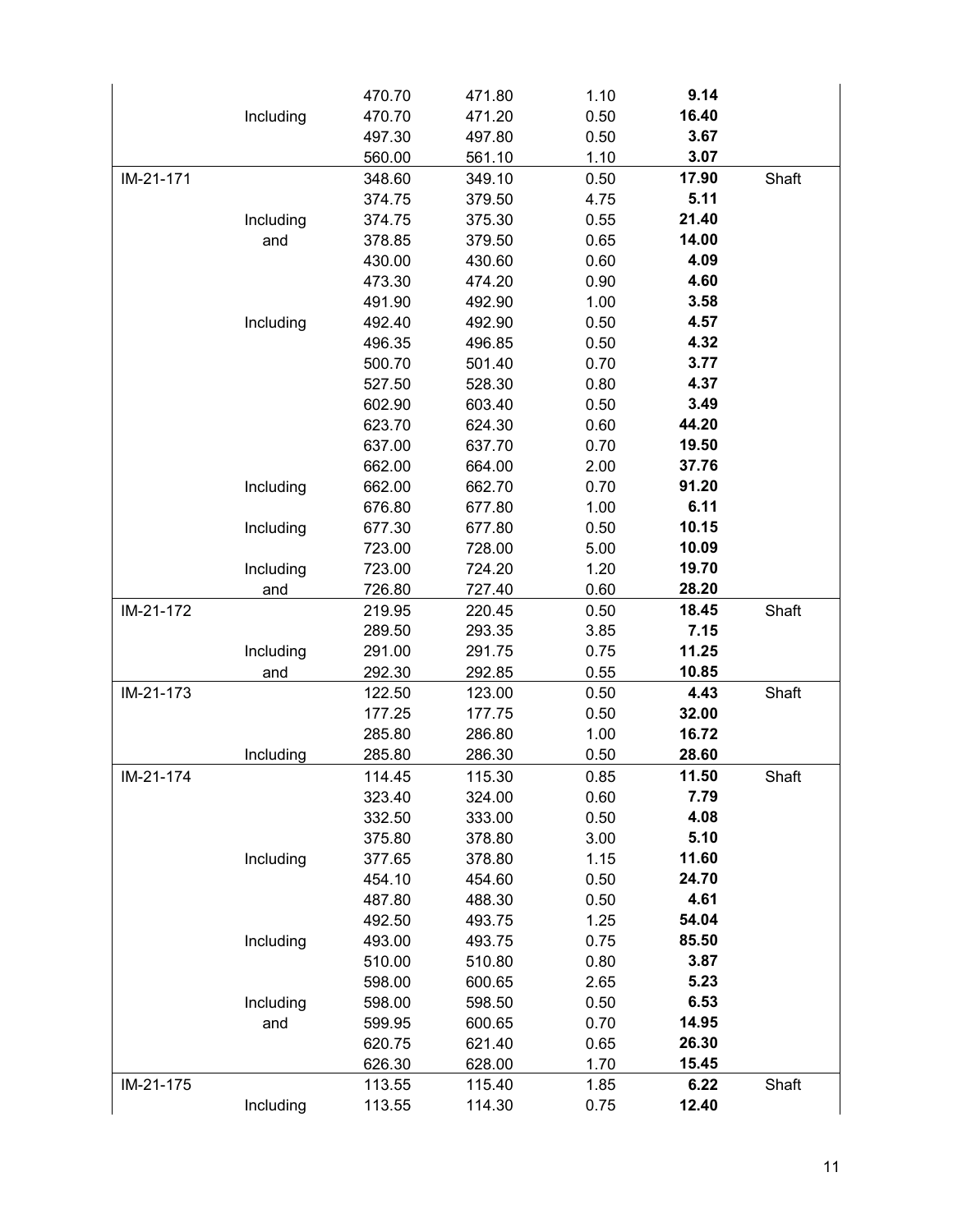|           |           | 173.60 | 174.45 | 0.85 | 19.30  |        |
|-----------|-----------|--------|--------|------|--------|--------|
|           |           | 288.00 | 288.50 | 0.50 | 4.34   |        |
| IM-21-176 |           | 265.25 | 270.00 | 4.75 | 12.93  | Shaft  |
|           | Including | 265.25 | 265.80 | 0.55 | 34.30  |        |
|           | and       | 268.00 | 268.80 | 0.80 | 7.61   |        |
|           | and       | 269.30 | 270.00 | 0.70 | 51.70  |        |
|           |           | 276.00 | 276.75 | 0.75 | 14.00  |        |
|           |           | 295.50 | 296.75 | 1.25 | 8.70   |        |
|           |           | 304.95 | 306.10 | 1.15 | 3.09   |        |
|           |           | 368.00 | 368.50 | 0.50 | 4.67   |        |
|           |           | 382.70 | 390.50 | 7.80 | 14.10  |        |
|           | Including | 385.20 | 385.85 | 0.65 | 25.70  |        |
|           | and       | 385.85 | 386.35 | 0.50 | 13.85  |        |
|           | and       | 388.45 | 389.30 | 0.85 | 34.80  |        |
|           | and       | 389.30 | 389.80 | 0.50 | 60.50  |        |
|           |           | 408.20 | 414.00 | 5.80 | 23.61  | Valley |
|           | Including | 408.70 | 409.25 | 0.55 | 42.00  |        |
|           | and       | 410.80 | 411.60 | 0.80 | 130.00 |        |
|           |           | 426.00 | 430.00 | 4.00 | 3.97   |        |
|           | Including | 426.00 | 427.00 | 1.00 | 11.05  |        |
|           | and       | 429.00 | 430.00 | 1.00 | 4.66   |        |
|           |           | 456.00 | 456.85 | 0.85 | 4.01   |        |
|           |           | 469.00 | 469.50 | 0.50 | 4.58   |        |
|           |           | 472.50 | 473.55 | 1.05 | 3.61   |        |
|           | Including | 473.00 | 473.55 | 0.55 | 5.87   |        |
| IM-21-177 |           | 188.50 | 189.40 | 0.90 | 5.44   | Shaft  |
| IM-21-178 |           | 121.55 | 122.15 | 0.60 | 3.41   | Shaft  |
|           |           | 284.80 | 286.85 | 2.05 | 30.43  |        |
|           | Including | 285.30 | 285.85 | 0.55 | 63.20  |        |
|           | and       | 286.35 | 286.85 | 0.50 | 47.00  |        |
|           |           | 295.50 | 297.85 | 2.35 | 7.82   |        |
|           | Including | 296.65 | 297.85 | 1.20 | 14.00  |        |
|           |           | 329.50 | 330.00 | 0.50 | 5.47   |        |
| IM-21-179 |           | 154.00 | 155.25 | 1.25 | 6.25   | Shaft  |
|           | Including | 154.00 | 154.60 | 0.60 | 10.30  |        |
|           |           | 167.15 | 168.40 | 1.25 | 4.33   |        |
|           | Including | 167.15 | 167.90 | 0.75 | 6.37   |        |
|           |           | 229.20 | 230.00 | 0.80 | 3.75   |        |
|           |           | 238.85 | 241.30 | 2.45 | 4.43   |        |
|           | Including | 239.40 | 240.00 | 0.60 | 13.20  |        |
| IM-21-180 |           | 102.50 | 103.00 | 0.50 | 3.96   | Shaft  |
|           |           | 112.15 | 115.50 | 3.35 | 8.49   |        |
|           | Including | 112.15 | 112.75 | 0.60 | 6.46   |        |
|           | and       | 114.85 | 115.50 | 0.65 | 36.20  |        |
|           |           | 128.35 | 130.25 | 1.90 | 8.83   |        |
|           | Including | 128.35 | 128.85 | 0.50 | 31.20  |        |
|           |           | 137.25 | 139.40 | 2.15 | 3.43   |        |
|           | Including | 138.75 | 139.40 | 0.65 | 8.24   |        |
|           |           | 146.00 | 146.70 | 0.70 | 16.10  |        |
|           |           | 167.00 | 169.10 | 2.10 | 4.08   |        |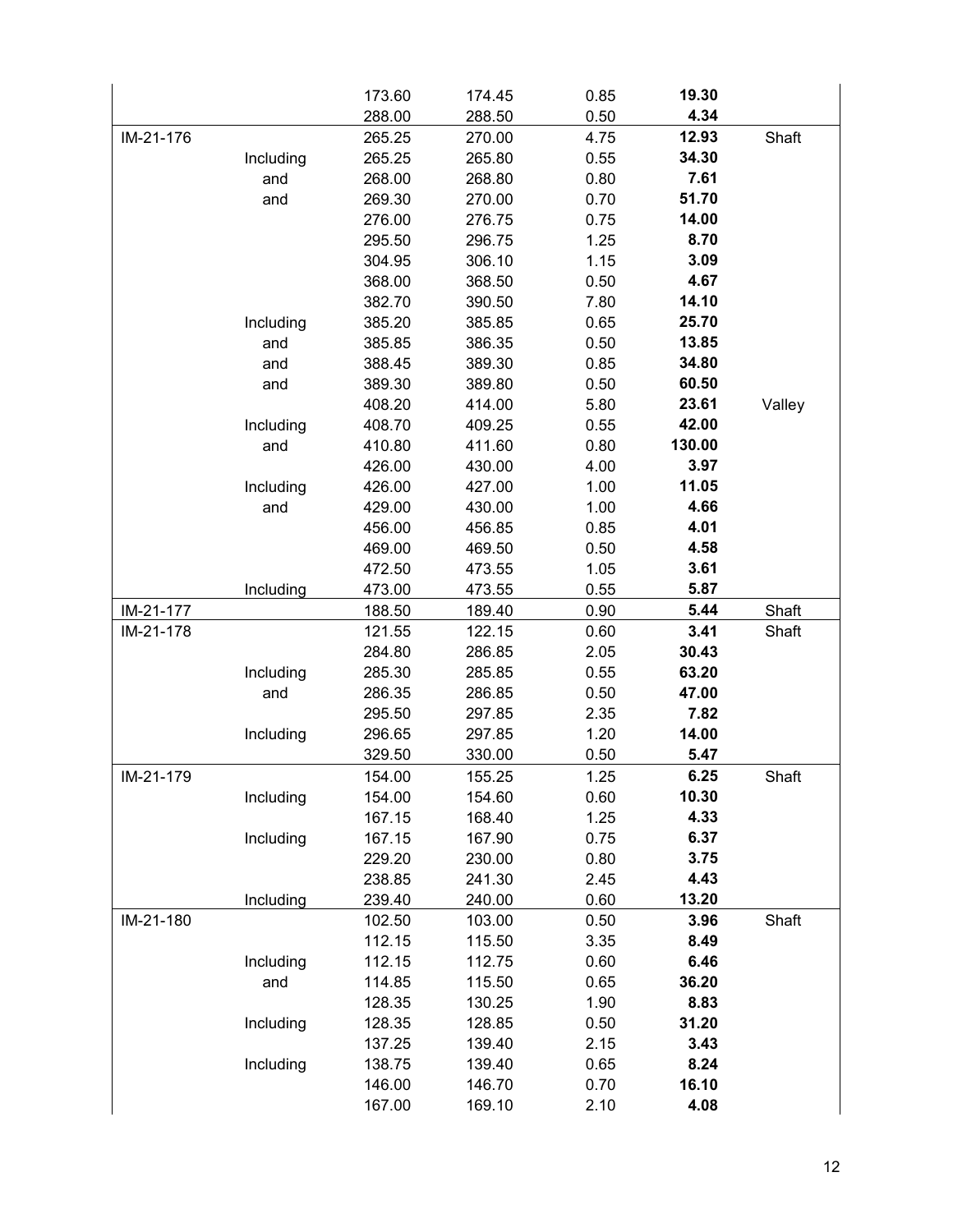|           | Including | 167.00 | 167.75 | 0.75 | 10.25  |        |
|-----------|-----------|--------|--------|------|--------|--------|
|           |           | 254.50 | 255.00 | 0.50 | 3.38   |        |
|           |           | 270.50 | 271.00 | 0.50 | 5.75   |        |
|           |           | 351.00 | 353.15 | 2.15 | 8.46   |        |
|           | Including | 351.00 | 352.00 | 1.00 | 9.67   |        |
|           | and       | 352.00 | 352.50 | 0.50 | 15.10  |        |
| IM-21-181 |           | 168.00 | 168.50 | 0.50 | 5.59   | Shaft  |
|           |           | 502.25 | 503.25 | 1.00 | 4.54   |        |
|           |           | 509.65 | 510.15 | 0.50 | 19.90  |        |
|           |           | 512.25 | 512.75 | 0.50 | 4.10   |        |
|           |           | 529.00 | 532.35 | 3.35 | 16.14  |        |
|           | Including | 529.00 | 529.50 | 0.50 | 47.00  |        |
|           | and       | 529.50 | 531.00 | 1.50 | 14.95  |        |
| IM-21-182 |           | 270.00 | 272.10 | 2.10 | 19.96  | Shaft  |
|           | Including | 270.00 | 270.60 | 0.60 | 39.70  |        |
|           | and       | 271.60 | 272.10 | 0.50 | 21.60  |        |
|           |           | 275.00 | 275.50 | 0.50 | 4.02   |        |
|           |           | 290.00 | 291.80 | 1.80 | 5.28   |        |
|           | Including | 290.50 | 291.10 | 0.60 | 10.95  |        |
|           |           | 342.65 | 345.05 | 2.40 | 26.94  |        |
|           | Including | 342.65 | 343.45 | 0.80 | 10.25  |        |
|           | and       | 344.50 | 345.05 | 0.55 | 102.50 |        |
|           |           | 366.55 | 368.40 | 1.85 | 3.15   |        |
|           |           | 382.00 | 383.00 | 1.00 | 14.10  |        |
|           |           | 413.10 | 414.10 | 1.00 | 11.42  | Valley |
|           | Including | 413.10 | 413.60 | 0.50 | 17.90  |        |
|           |           | 441.00 | 442.10 | 1.10 | 11.09  |        |
|           | Including | 441.00 | 441.60 | 0.60 | 16.15  |        |
|           |           | 474.00 | 474.60 | 0.60 | 7.57   |        |
|           |           | 497.80 | 498.70 | 0.90 | 4.55   |        |
|           |           | 505.90 | 507.00 | 1.10 | 15.65  |        |
| IM-21-183 |           | 113.50 | 114.00 | 0.50 | 10.60  | Shaft  |
|           |           | 125.90 | 126.90 | 1.00 | 12.54  |        |
|           | Including | 125.90 | 126.40 | 0.50 | 20.70  |        |
|           |           | 169.20 | 170.55 | 1.35 | 10.87  |        |
|           | Including | 170.05 | 170.55 | 0.50 | 21.50  |        |
|           |           | 233.90 | 237.10 | 3.20 | 6.37   |        |
|           | Including | 235.90 | 237.10 | 1.20 | 10.75  |        |
| IM-21-184 |           | 71.20  | 73.10  | 1.90 | 10.38  | Shaft  |
|           | Including | 71.20  | 72.15  | 0.95 | 13.80  |        |
|           |           | 270.50 | 271.00 | 0.50 | 75.70  |        |
|           |           | 278.35 | 288.15 | 9.80 | 19.81  |        |
|           | Including | 278.35 | 279.25 | 0.90 | 193.00 |        |
|           | and       | 283.80 | 284.30 | 0.50 | 25.90  |        |
|           |           | 348.20 | 348.70 | 0.50 | 5.50   |        |
|           |           | 420.00 | 422.00 | 2.00 | 3.55   |        |
|           | Including | 420.00 | 420.70 | 0.70 | 7.40   |        |
|           |           | 431.40 | 432.50 | 1.10 | 6.91   |        |
| IM-21-185 |           | 20.00  | 21.00  | 1.00 | 4.67   | Shaft  |
|           |           | 115.50 | 117.55 | 2.05 | 11.63  |        |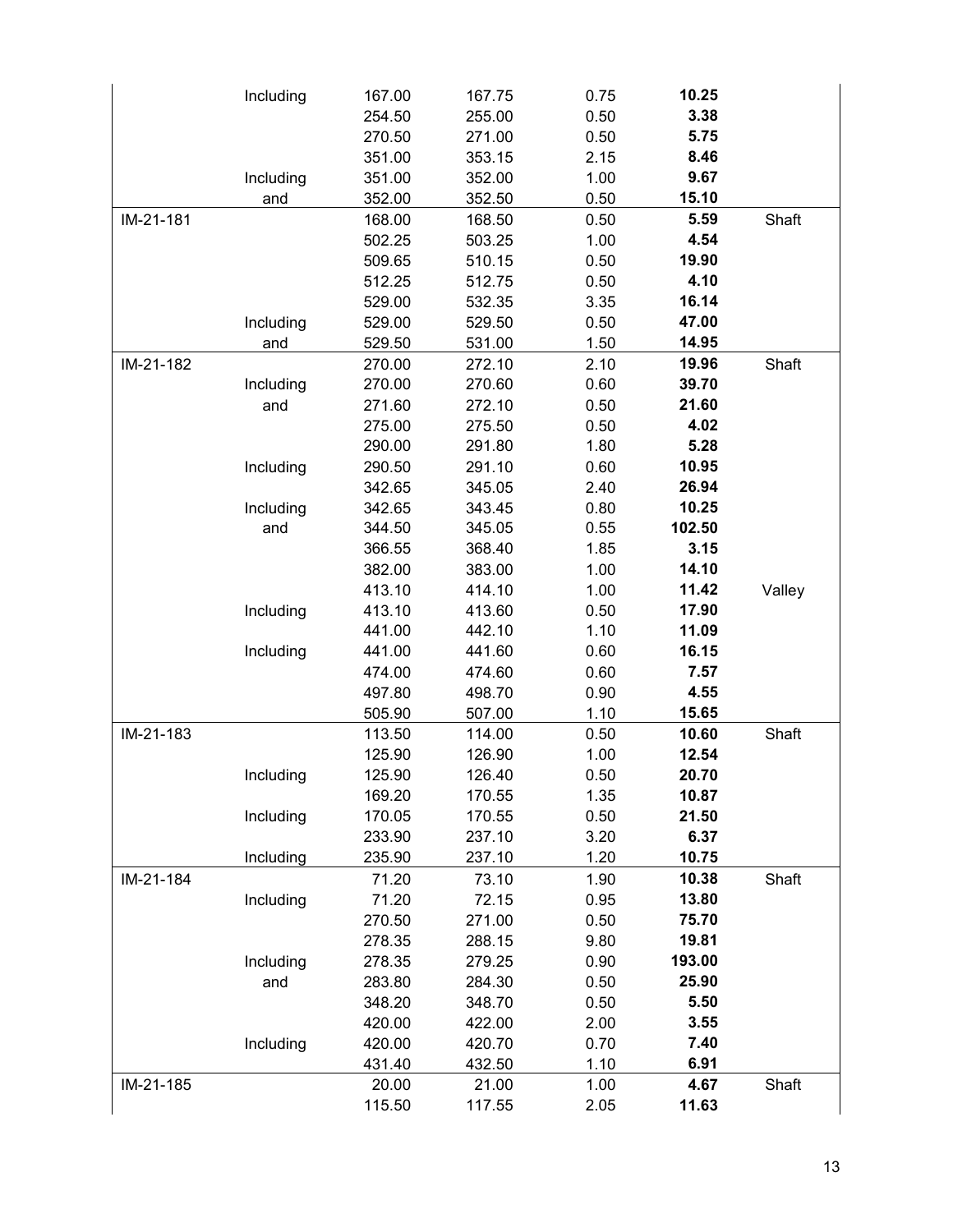|           | Including | 116.75 | 117.55 | 0.80 | 29.10 |       |
|-----------|-----------|--------|--------|------|-------|-------|
|           |           | 135.85 | 136.35 | 0.50 | 5.84  |       |
|           |           | 149.60 | 151.40 | 1.80 | 23.90 |       |
|           | Including | 149.60 | 150.80 | 1.20 | 34.80 |       |
|           |           | 158.00 | 159.00 | 1.00 | 58.60 |       |
|           |           | 191.90 | 192.40 | 0.50 | 3.06  |       |
|           |           | 194.50 | 197.90 | 3.40 | 11.89 |       |
|           | Including | 195.00 | 196.40 | 1.40 | 24.90 |       |
|           |           | 228.00 | 231.30 | 3.30 | 4.45  |       |
|           | Including | 228.00 | 228.60 | 0.60 | 7.83  |       |
|           | and       | 230.80 | 231.30 | 0.50 | 15.30 |       |
| IM-21-186 |           | 108.25 | 108.75 | 0.50 | 3.03  | Shaft |
|           |           | 224.15 | 225.85 | 1.70 | 3.21  |       |
|           | Including | 225.35 | 225.85 | 0.50 | 8.66  |       |
| IM-21-187 |           | 300.50 | 301.00 | 0.50 | 26.00 | Shaft |
|           |           | 349.40 | 351.00 | 1.60 | 3.86  |       |
|           |           | 386.70 | 387.20 | 0.50 | 40.30 |       |
|           |           | 439.50 | 440.00 | 0.50 | 3.44  |       |
|           |           | 476.00 | 476.60 | 0.60 | 3.51  |       |
|           |           | 550.10 | 551.50 | 1.40 | 7.30  |       |
|           |           | 554.70 | 555.20 | 0.50 | 3.96  |       |
|           |           | 559.10 | 564.70 | 5.60 | 8.42  |       |
|           | Including | 559.65 | 560.25 | 0.60 | 29.40 |       |
|           | and       | 561.10 | 561.65 | 0.55 | 32.00 |       |
|           |           | 573.00 | 573.50 | 0.50 | 4.04  |       |
|           |           | 579.25 | 581.50 | 2.25 | 3.97  |       |
|           |           | 605.00 | 605.50 | 0.50 | 13.80 |       |
|           |           | 611.30 | 615.20 | 3.90 | 8.96  |       |
|           | Including | 611.30 | 611.80 | 0.50 | 17.70 |       |
|           | and       | 611.80 | 613.10 | 1.30 | 14.60 |       |
|           | and       | 614.60 | 615.20 | 0.60 | 11.30 |       |
|           |           | 619.70 | 622.00 | 2.30 | 9.07  |       |
|           | Including | 619.70 | 620.50 | 0.80 | 23.90 |       |
|           |           | 629.30 | 630.00 | 0.70 | 31.50 |       |
|           |           | 639.60 | 640.30 | 0.70 | 63.20 |       |
|           |           | 646.90 | 649.50 | 2.60 | 5.25  |       |
|           | Including | 646.90 | 647.40 | 0.50 | 10.80 |       |
|           |           | 679.60 | 680.10 | 0.50 | 3.66  |       |
|           |           | 729.95 | 730.65 | 0.70 | 12.55 |       |
|           |           | 735.75 | 736.55 | 0.80 | 3.64  |       |
|           |           | 748.60 | 751.00 | 2.40 | 18.17 |       |
|           | Including | 750.00 | 750.50 | 0.50 | 52.00 |       |
|           | and       | 750.50 | 751.00 | 0.50 | 21.60 |       |
|           |           | 787.95 | 791.65 | 3.70 | 12.68 |       |
|           | Including | 787.95 | 788.60 | 0.65 | 10.05 |       |
|           | and       | 790.95 | 791.65 | 0.70 | 57.30 |       |
|           |           | 796.70 | 797.20 | 0.50 | 4.73  |       |
| IM-21-188 |           | 83.50  | 84.00  | 0.50 | 12.90 | Shaft |
|           |           | 114.80 | 117.85 | 3.05 | 10.11 |       |
|           | Including | 115.70 | 116.20 | 0.50 | 47.90 |       |
|           |           |        |        |      |       |       |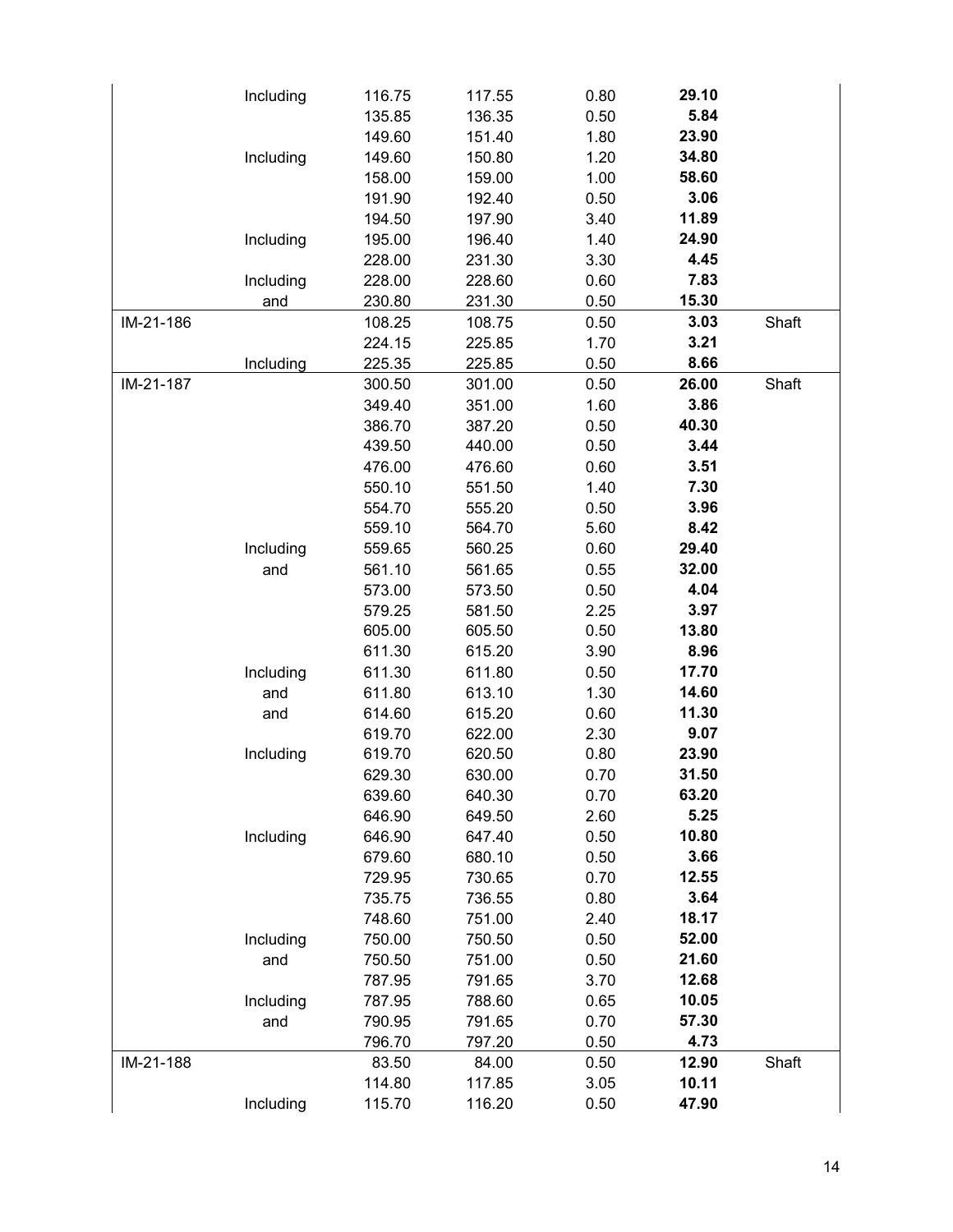|           | and       | 117.25 | 117.85 | 0.60 | 8.68  |       |
|-----------|-----------|--------|--------|------|-------|-------|
|           |           | 130.00 | 131.40 | 1.40 | 9.31  |       |
|           | Including | 130.85 | 131.40 | 0.55 | 18.20 |       |
|           |           | 139.10 | 139.70 | 0.60 | 3.16  |       |
|           |           | 158.15 | 158.65 | 0.50 | 3.48  |       |
|           |           | 163.75 | 164.25 | 0.50 | 21.20 |       |
|           |           | 177.90 | 179.00 | 1.10 | 4.29  |       |
|           |           | 238.65 | 239.15 | 0.50 | 9.98  |       |
|           |           | 240.35 | 240.85 | 0.50 | 4.24  |       |
|           |           | 261.60 | 262.10 | 0.50 | 3.70  |       |
|           |           | 284.40 | 284.90 | 0.50 | 3.11  |       |
|           |           | 340.00 | 341.00 | 1.00 | 6.76  |       |
|           | Including | 340.00 | 340.50 | 0.50 | 10.80 |       |
|           |           | 351.60 | 352.10 | 0.50 | 3.76  |       |
|           |           | 354.70 | 355.20 | 0.50 | 33.80 |       |
|           |           | 394.90 | 397.40 | 2.50 | 3.65  |       |
| IM-21-189 |           | 116.50 | 118.00 | 1.50 | 3.63  | Shaft |
|           | Including | 116.50 | 117.00 | 0.50 | 8.07  |       |
|           |           | 119.00 | 119.80 | 0.80 | 3.70  |       |
| IM-21-190 |           | 130.35 | 130.85 | 0.50 | 3.58  | Shaft |
|           |           | 219.20 | 220.20 | 1.00 | 3.46  |       |
|           |           | 302.35 | 303.30 | 0.95 | 4.94  |       |
|           |           | 306.15 | 306.75 | 0.60 | 3.76  |       |
|           |           | 320.60 | 321.30 | 0.70 | 3.55  |       |
|           |           | 419.15 | 423.90 | 4.75 | 20.04 |       |
|           | Including | 419.15 | 420.00 | 0.85 | 38.00 |       |
|           | and       | 420.50 | 421.45 | 0.95 | 28.30 |       |
|           | and       | 421.95 | 422.45 | 0.50 | 29.60 |       |
|           |           | 435.00 | 435.60 | 0.60 | 8.71  |       |
|           |           | 441.95 | 442.95 | 1.00 | 5.94  |       |
|           | Including | 442.45 | 442.95 | 0.50 | 9.49  |       |
|           |           | 562.30 | 562.80 | 0.50 | 11.40 |       |
|           |           | 569.60 | 570.60 | 1.00 | 14.20 |       |
|           |           | 572.10 | 572.60 | 0.50 | 5.16  |       |
|           |           | 578.00 | 580.60 | 2.60 | 9.32  |       |
|           | Including | 578.00 | 578.50 | 0.50 | 24.60 |       |
|           | and       | 580.10 | 580.60 | 0.50 | 23.70 |       |
|           |           | 588.50 | 589.00 | 0.50 | 20.40 |       |
|           |           | 594.30 | 598.70 | 4.40 | 7.68  |       |
|           | Including | 594.30 | 595.00 | 0.70 | 18.95 |       |
|           | and       | 597.35 | 598.00 | 0.65 | 27.60 |       |
|           |           | 603.70 | 604.20 | 0.50 | 11.20 |       |
|           |           | 619.00 | 621.50 | 2.50 | 3.21  |       |
|           | Including | 620.00 | 620.80 | 0.80 | 6.55  |       |
|           |           | 626.50 | 628.00 | 1.50 | 7.46  |       |
|           |           | 666.00 | 666.50 | 0.50 | 10.90 |       |
| IM-21-191 |           | 26.00  | 27.40  | 1.40 | 24.50 | Shaft |
|           |           | 137.00 | 138.50 | 1.50 | 40.70 |       |
|           |           | 153.80 | 154.40 | 0.60 | 28.00 |       |
|           |           | 394.00 | 394.50 | 0.50 | 3.52  |       |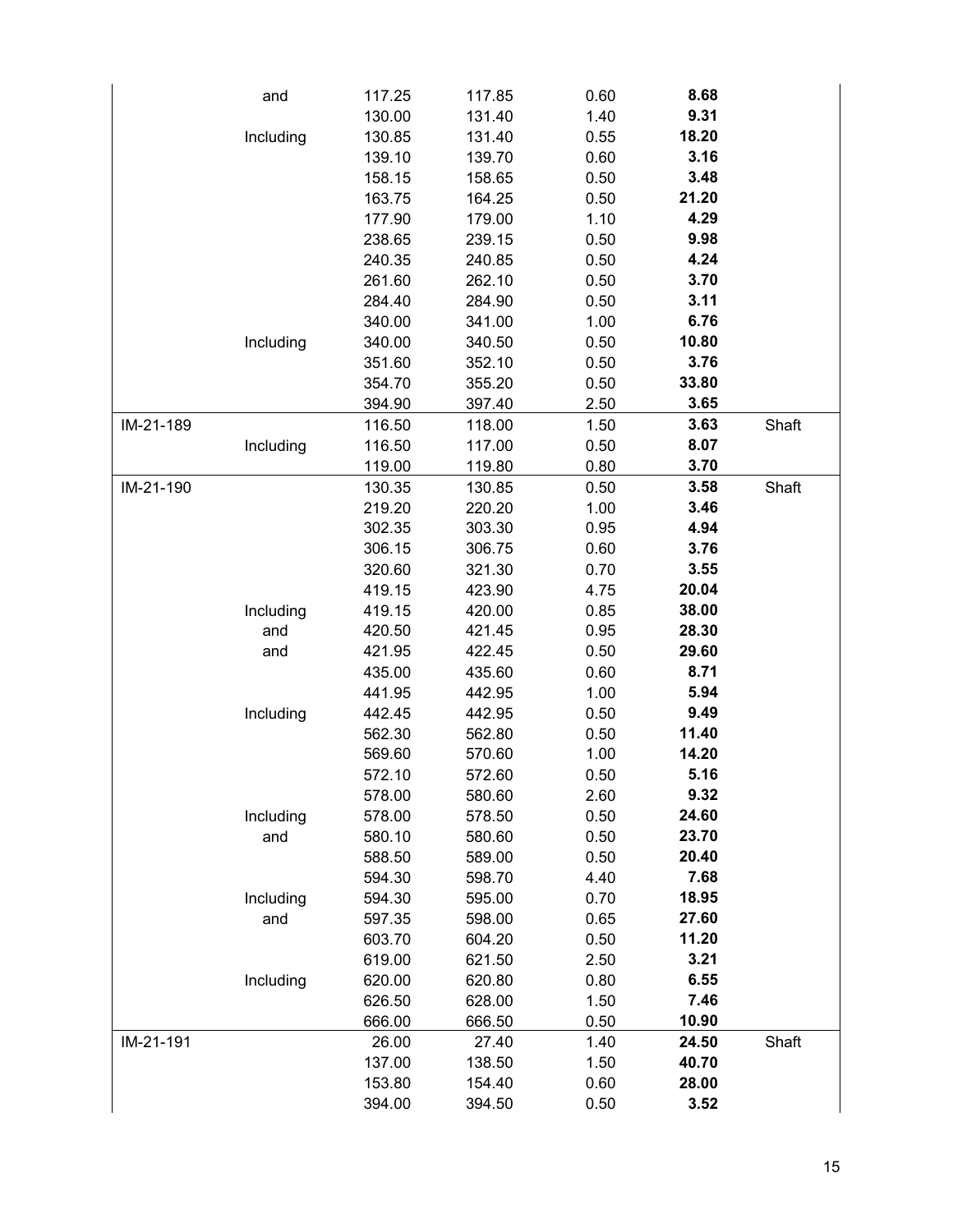|           |                       | 425.80          | 426.30          | 0.50         | 4.06         |        |
|-----------|-----------------------|-----------------|-----------------|--------------|--------------|--------|
|           |                       | 427.20          | 427.75          | 0.55         | 3.87         |        |
|           |                       | 454.20          | 458.10          | 3.90         | 3.92         |        |
|           | Including             | 456.60          | 458.10          | 1.50         | 7.03         |        |
|           |                       | 473.65          | 474.15          | 0.50         | 5.35         |        |
|           |                       | 481.00          | 481.55          | 0.55         | 4.07         |        |
|           |                       | 508.70          | 509.20          | 0.50         | 9.29         | Valley |
|           |                       | 510.00          | 510.50          | 0.50         | 5.58         |        |
|           |                       | 513.25          | 513.75          | 0.50         | 4.87         |        |
|           |                       | 518.00          | 518.50          | 0.50         | 3.35         |        |
| IM-21-192 |                       | 275.05          | 277.10          | 2.05         | 71.85        | Shaft  |
|           |                       | 275.05          | 275.75          | 0.70         | 45.90        |        |
|           | Including             |                 |                 |              |              |        |
|           | and                   | 276.50          | 277.10          | 0.60         | 187.00       |        |
|           |                       | 396.00          | 397.25          | 1.25         | 19.79        |        |
|           | Including             | 396.50          | 397.25          | 0.75         | 31.60        |        |
|           |                       | 426.10          | 426.60          | 0.50         | 7.88         |        |
|           |                       | 444.50          | 445.30          | 0.80         | 17.80        |        |
|           |                       | 460.70          | 461.50          | 0.80         | 12.30        |        |
|           |                       | 480.25          | 481.25          | 1.00         | 5.53         |        |
|           |                       | 505.80          | 506.30          | 0.50         | 3.37         |        |
| IM-21-193 |                       | 79.35<br>306.30 | 79.85<br>307.15 | 0.50<br>0.85 | 3.62<br>3.03 | Shaft  |
| IM-21-194 | No Significant Assays |                 |                 |              |              | Shaft  |
| IM-21-195 |                       | 60.00           | 60.50           | 0.50         | 31.80        | Shaft  |
|           |                       | 113.35          | 113.85          | 0.50         | 4.42         |        |
|           |                       | 127.75          | 128.25          | 0.50         | 4.35         |        |
|           |                       | 135.50          | 136.00          | 0.50         | 42.10        |        |
|           |                       | 145.50          | 146.00          | 0.50         | 83.50        |        |
|           |                       | 190.60          | 191.10          | 0.50         | 6.26         |        |
|           |                       | 195.00          | 195.50          | 0.50         | 14.35        |        |
|           |                       | 202.75          | 205.50          | 2.75         | 4.07         |        |
|           | Including             | 204.25          | 204.75          | 0.50         | 13.35        |        |
|           |                       | 265.40          | 266.40          | 1.00         | 7.96         |        |
|           | Including             | 265.40          | 265.90          | 0.50         | 12.80        |        |
|           |                       | 286.70          | 287.20          | 0.50         | 7.62         |        |
|           |                       | 325.50          | 326.00          | 0.50         | 25.90        |        |
|           |                       | 330.45          | 330.95          | 0.50         | 4.60         |        |
|           |                       | 409.50          | 410.00          | 0.50         | 3.23         |        |
|           |                       | 420.80          | 424.70          | 3.90         | 3.09         |        |
|           | Including             | 420.80          | 421.30          | 0.50         | 10.40        |        |
|           | and                   | 424.00          | 424.70          | 0.70         | 9.16         |        |
| IM-21-196 | Hole Abondoned        |                 |                 |              |              | Shaft  |
| IM-21-197 |                       | 123.00          | 125.10          | 2.10         | 5.60         | Shaft  |
|           | Including             | 123.00          | 124.10          | 1.10         | 7.22         |        |
|           |                       | 135.50          | 137.55          | 2.05         | 6.96         |        |
|           | Including             | 135.50          | 136.40          | 0.90         | 13.00        |        |
|           |                       | 141.25          | 141.75          | 0.50         | 4.84         |        |
|           |                       | 175.50          | 176.00          | 0.50         | 4.02         |        |
|           |                       | 184.00          | 185.50          | 1.50         | 3.01         |        |
|           |                       | 209.05          | 211.70          | 2.65         | 3.07         |        |
|           |                       |                 |                 |              |              |        |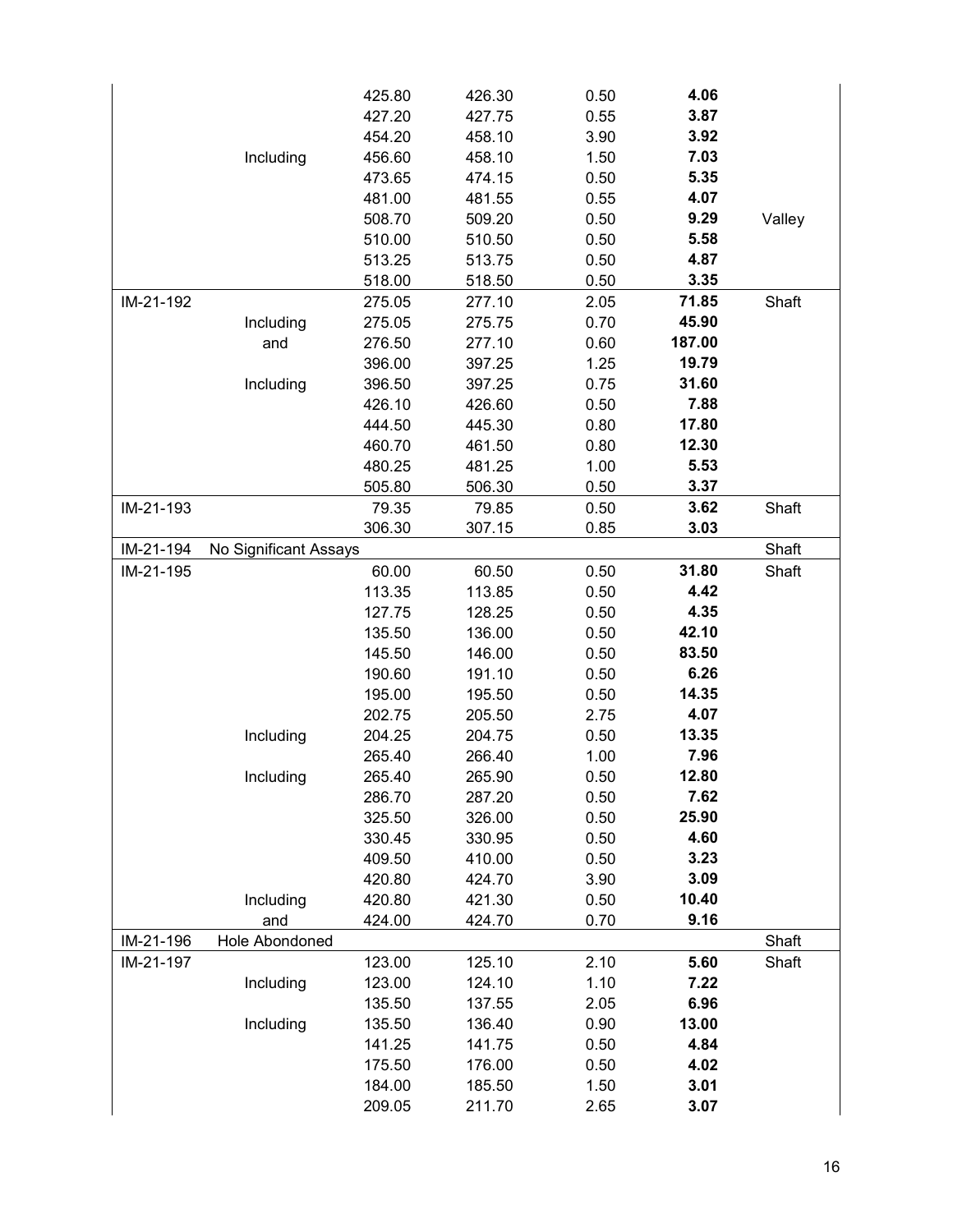|           | Including             | 209.05 | 210.00 | 0.95 | 5.13   |        |
|-----------|-----------------------|--------|--------|------|--------|--------|
|           |                       | 219.50 | 220.00 | 0.50 | 50.00  |        |
|           |                       | 398.20 | 401.45 | 3.25 | 9.31   |        |
|           | Including             | 399.20 | 399.70 | 0.50 | 30.90  |        |
|           | and                   | 400.90 | 401.45 | 0.55 | 21.70  |        |
|           |                       | 407.20 | 408.20 | 1.00 | 5.12   |        |
| IM-21-198 |                       | 120.00 | 120.65 | 0.65 | 14.05  | Shaft  |
|           |                       | 155.90 | 156.40 | 0.50 | 12.55  |        |
|           |                       | 160.90 | 163.00 | 2.10 | 5.68   |        |
|           | Including             | 160.90 | 161.45 | 0.55 | 12.80  |        |
|           |                       | 277.95 | 280.00 | 2.05 | 3.13   |        |
|           | Including             | 279.50 | 280.00 | 0.50 | 6.81   |        |
|           |                       | 292.85 | 295.45 | 2.60 | 4.62   |        |
|           | Including             | 292.85 | 293.35 | 0.50 | 8.66   |        |
|           | and                   | 294.50 | 295.45 | 0.95 | 8.03   |        |
|           |                       | 330.20 | 330.70 | 0.50 | 5.48   |        |
|           |                       | 349.35 | 350.00 | 0.65 | 48.60  |        |
|           |                       | 400.15 | 405.85 | 5.70 | 4.51   |        |
|           | Including             | 400.15 | 400.75 | 0.60 | 37.50  |        |
|           |                       | 455.50 | 456.50 | 1.00 | 10.65  |        |
| IM-21-199 |                       | 275.90 | 278.20 | 2.30 | 6.41   | Shaft  |
|           | Including             | 275.90 | 276.50 | 0.60 | 8.63   |        |
|           | and                   | 277.70 | 278.20 | 0.50 | 19.15  |        |
|           |                       | 412.80 | 414.40 | 1.60 | 5.07   |        |
|           | Including             | 412.80 | 413.60 | 0.80 | 8.89   |        |
|           |                       | 426.00 | 428.60 | 2.60 | 10.84  |        |
|           | Including             | 426.00 | 427.30 | 1.30 | 12.65  |        |
|           | and                   | 427.80 | 428.60 | 0.80 | 14.65  |        |
|           |                       | 439.20 | 441.10 | 1.90 | 13.20  |        |
|           | Including             | 439.20 | 439.90 | 0.70 | 14.75  |        |
|           | and                   | 439.90 | 440.50 | 0.60 | 21.50  |        |
|           |                       | 582.50 | 583.45 | 0.95 | 34.80  |        |
|           |                       | 604.85 | 605.35 | 0.50 | 22.90  |        |
|           |                       | 623.90 | 624.40 | 0.50 | 4.36   |        |
|           |                       | 645.50 | 646.00 | 0.50 | 4.23   |        |
|           |                       | 692.80 | 693.40 | 0.60 | 4.80   |        |
| IM-21-200 | No Significant Assays |        |        |      |        | Shaft  |
| IM-21-201 |                       | 187.30 | 187.80 | 0.50 | 6.37   | Shaft  |
|           |                       | 301.10 | 302.60 | 1.50 | 16.83  |        |
|           | Including             | 302.10 | 302.60 | 0.50 | 45.70  |        |
|           |                       | 356.00 | 357.00 | 1.00 | 18.15  |        |
|           |                       | 391.00 | 400.65 | 9.65 | 24.55  |        |
|           | Including             | 391.00 | 392.40 | 1.40 | 9.04   | Valley |
|           | and                   | 393.80 | 394.35 | 0.55 | 224.00 |        |
|           | and                   | 395.80 | 396.40 | 0.60 | 8.87   |        |
|           | and                   | 397.05 | 397.95 | 0.90 | 14.40  |        |
|           | and                   | 399.50 | 400.65 | 1.15 | 68.90  |        |
|           |                       | 423.95 | 427.05 | 3.10 | 4.72   |        |
|           | Including             | 424.80 | 425.40 | 0.60 | 15.20  |        |
|           |                       |        |        |      |        |        |
|           | and                   | 426.55 | 427.05 | 0.50 | 6.70   |        |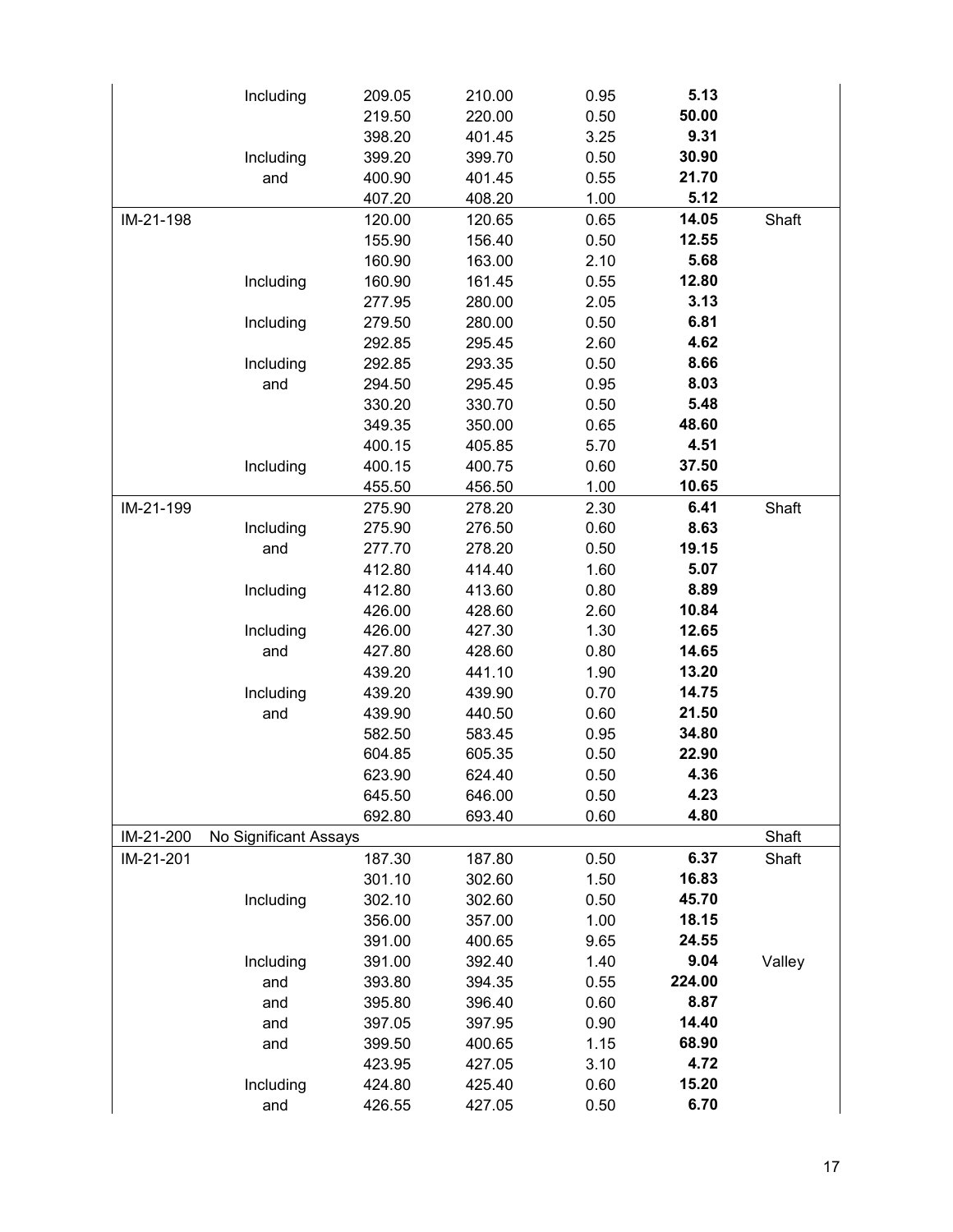|             |                | 441.60 | 442.40 | 0.80 | 8.09  |       |
|-------------|----------------|--------|--------|------|-------|-------|
|             |                | 472.20 | 473.00 | 0.80 | 12.05 |       |
|             |                | 483.25 | 483.75 | 0.50 | 4.21  |       |
| IM-21-202   | Hole Abondoned |        |        |      |       | Shaft |
| $IM-21-203$ |                | 110.85 | 111.35 | 0.50 | 7.32  | Shaft |
|             |                | 121.00 | 121.50 | 0.50 | 4.23  |       |
|             |                | 143.50 | 145.00 | 1.50 | 4.06  |       |
|             |                | 151.50 | 152.00 | 0.50 | 8.06  |       |
|             |                | 189.00 | 189.50 | 0.50 | 14.40 |       |
|             |                | 257.00 | 257.55 | 0.55 | 33.40 |       |
|             |                | 389.60 | 390.40 | 0.80 | 3.17  |       |
|             |                | 395.80 | 396.75 | 0.95 | 6.57  |       |
|             |                | 400.15 | 401.00 | 0.85 | 3.04  |       |

### **Table 2: Drill Hole Locations and Orientations**

| <b>HOLE ID</b> | <b>EASTING</b> | <b>NORTHING</b> | <b>ELEV</b> | <b>DIP</b> | <b>AZI</b> | DEPTH (M) |
|----------------|----------------|-----------------|-------------|------------|------------|-----------|
| IM-21-155      | 594995         | 5884375         | 1301        | $-61$      | 127        | 540       |
| IM-21-156      | 594287         | 5884533         | 1438        | $-58$      | 142        | 171       |
| IM-21-157      | 594580         | 5884262         | 1422        | $-59$      | 333        | 243       |
| IM-21-158      | 594671         | 5884231         | 1391        | $-56$      | 154        | 297       |
| IM-21-159      | 594796         | 5884335         | 1375        | $-57$      | 306        | 531       |
| IM-21-160      | 594579         | 5884260         | 1421        | $-61$      | 325        | 342       |
| IM-21-161      | 594673         | 5884231         | 1392        | $-57$      | 322        | 408       |
| IM-21-162      | 594579         | 5884260         | 1421        | $-58$      | 316        | 417       |
| IM-21-163      | 594995         | 5884375         | 1300        | -64        | 127        | 573       |
| IM-21-164      | 594673         | 5884233         | 1393        | $-54$      | 322        | 51        |
| IM-21-165      | 594673         | 5884231         | 1392        | $-54$      | 322        | 378       |
| IM-21-166      | 594796         | 5884334         | 1375        | $-54$      | 305        | 510       |
| IM-21-167      | 594580         | 5884261         | 1421        | $-61$      | 332        | 430       |
| IM-21-168      | 594672         | 5884229         | 1391        | $-65$      | 298        | 351       |
| IM-21-169      | 594795         | 5884334         | 1375        | $-56$      | 303        | 583       |
| IM-21-170      | 594994         | 5884376         | 1299        | $-63$      | 131        | 570       |
| IM-21-171      | 594649         | 5884604         | 1376        | $-45$      | 132        | 743       |
| IM-21-172      | 594672         | 5884229         | 1391        | $-68$      | 307        | 312       |
| IM-21-173      | 594579         | 5884260         | 1420        | $-62$      | 319        | 357       |
| IM-21-174      | 594697         | 5884547         | 1375        | $-45$      | 125        | 690       |
| IM-21-175      | 594672         | 5884229         | 1391        | $-61$      | 302        | 327       |
| IM-21-176      | 594994         | 5884376         | 1299        | $-62$      | 135        | 513       |
| IM-21-177      | 594580         | 5884260         | 1421        | $-55$      | 315        | 270       |
| IM-21-178      | 594916         | 5884370         | 1335        | -53        | 141        | 471       |
| IM-21-179      | 594580         | 5884261         | 1420        | $-57$      | 306        | 282       |
| IM-21-180      | 594795         | 5884335         | 1374        | $-56$      | 296        | 459       |
| IM-21-181      | 594739         | 5884566         | 1366        | $-50$      | 123        | 582       |
| IM-21-182      | 594994         | 5884377         | 1299        | $-64$      | 137        | 594       |
| IM-21-183      | 594580         | 5884261         | 1421        | -61        | 301        | 309       |
| IM-21-184      | 594916         | 5884371         | 1335        | $-56$      | 140        | 450       |